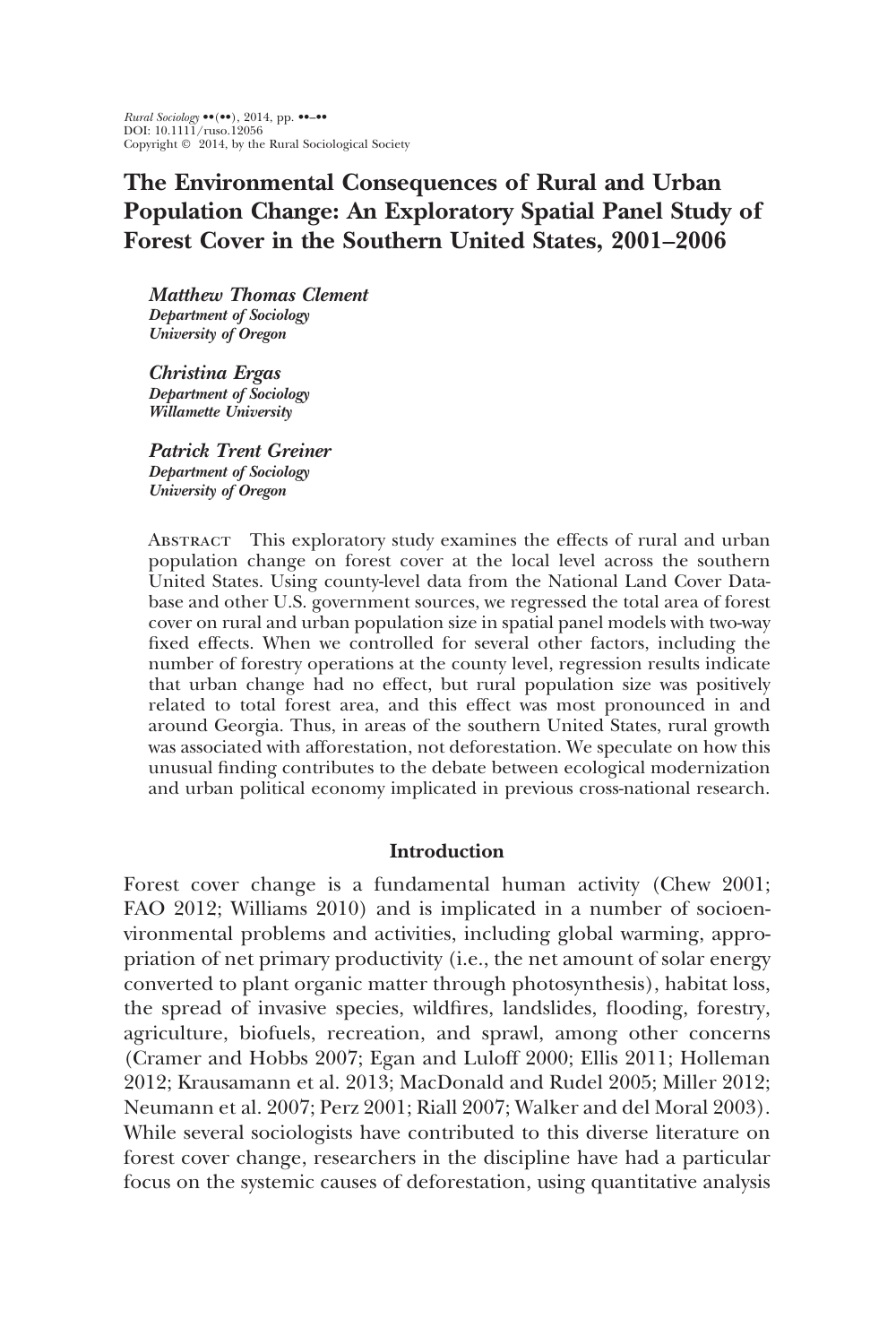to examine the demographic and economic drivers behind this type of anthropogenic impact (e.g., Austin 2010a; Burns, Kick, and Davis 2003; Ehrhardt-Martinez 1998; Jorgenson 2006, 2008; Jorgenson and Burns 2007; Rudel 1989; Shandra, Esparza, and London 2012). Furthermore, within this literature, there has been a fair amount of attention paid to the relative effects of rural and urban population change, either as variables of primary theoretical interest or as important controls. While the findings from this research have changed as the quality of forest cover data has improved, an issue we will discuss below, the vast majority of these studies have been conducted at the national level, with negligible attention paid to local-level dynamics (for an exception see MacDonald and Rudel 2005).

The following exploratory study aims to fill this gap in the literature, conducting a local-level analysis of the relative effects of rural and urban population change on total forest area across the southern United States between 2001 and 2006. The southern United States at the start of the twenty-first century represents an ideal context in which to examine the systemic drivers of change in total forest area. We will discuss this context in greater detail below; for now we highlight that not only does the southern United States currently contain a significant portion of the world's forest area, but recently it also has experienced a high degree of rural and urban population change as well as deforestation *and* afforestation (Hanson et al. 2010). On that note, the following analysis makes two general contributions to the literature: it contributes a local-level perspective to a theoretical debate largely taking place at the national level concerning the relative environmental effects of rural and urban population change, and it uses a spatial panel model to test these effects. A spatial panel model incorporates spatial effects into a regression analysis using longitudinal data, thereby addressing the issue of spatial dependence in repeated observations over time for areal units (Lesage and Pace 2009). This type of panel model represents an advance in the methodology commonly used in quantitative studies of deforestation, which frequently controls for temporal dependence (e.g., Austin 2010a) and only rarely controls for spatial dependence (e.g., MacDonald and Rudel  $2005$ ), but not both.<sup>1</sup>

To that end, the study proceeds through the following steps. First, we report changes in forest cover in the southern United States at the start

<sup>&</sup>lt;sup>1</sup> Unlike other social scientists (e.g., Liu et al. 2014), sociologists in general have not readily incorporated spatial procedures into panel models. In fact, even when there are repeated observations over time for areal units, the longitudinal structure of the data is evaded with the use of change scores, which are then incorporated into a conventional spatial regression model (e.g., Elliott and Clement 2014; Genter, Hooks, and Mosher 2013).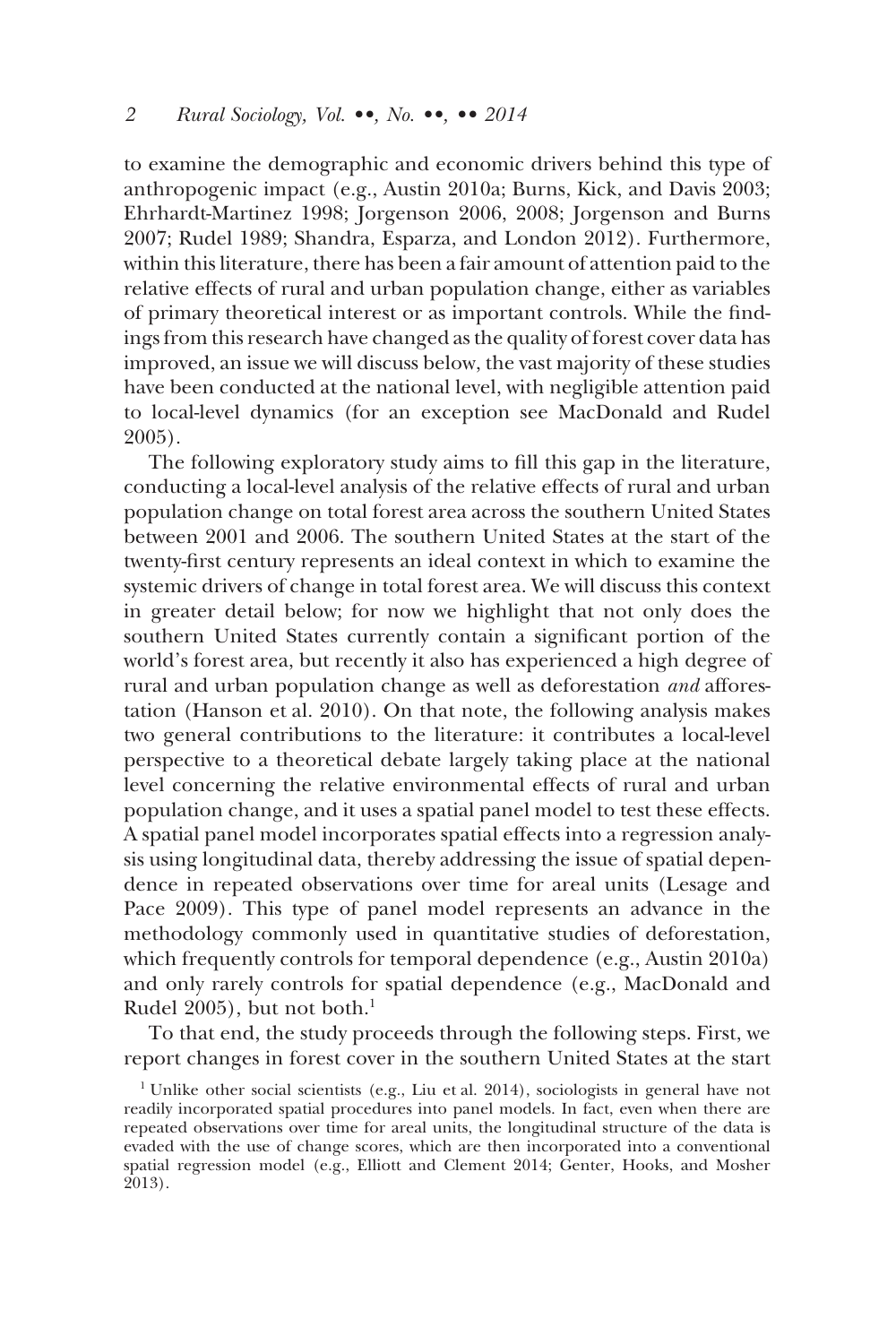of the twenty-first century, highlighting the utility of this context in analyzing rural and urban population change as systemic drivers of deforestation and afforestation. Second, we review literature in sociology to discuss the effects of rural and urban population change on the natural environment, with a particular emphasis on forest cover. In this review, we frame the competing arguments about these effects in terms of the debate between ecological modernization theory (EMT) and urban political economy (UPE). Third, we describe the data and the analytic technique used to test hypotheses based on the literature review. The study combines demographic and economic indicators from U.S. government sources with data on total forest area from the National Land Cover Database (NLCD) (Fry et al. 2011). Fourth, we report and discuss the results from spatial panel models, providing a comparison with results from conventional panel models that do not control for spatial autocorrelation. Last, in the conclusion, we elaborate on the ways that rural and urban population change might be differentially related to forest cover in the southern U.S. context.

# **Forest Cover and Rural and Urban Change in the Southern United States**

The southern United States occupies an area of roughly 885,000 square miles, on which sits a little more than 280,000 square miles of forests, representing nearly 32 percent of the region's area and, according to Hanson et al. (2010), about 2 percent of total global forest area. Based on data from the NLCD, all four U.S. census regions (Northeast, Midwest, South, and West) experienced net deforestation between 2001 and 2006; nonetheless, the South had the largest amount of forest loss *and* gain (i.e., deforestation and afforestation), both in terms of total square miles and as a fraction of total area (see Figure  $1$ ).<sup>2</sup> In the southern United States, the total area covered by forests declined from 284,698 square miles in 2001 to 281,199 square miles in 2006, a net loss of almost 3,500 square miles. However, this net loss obscures the total amount of land transformed during this time, in which 11,310 square miles of trees were cut down and 7,810 square miles of land was forested. Thus, a little more than 19,000 square miles of land experienced either deforestation or afforestation, an area roughly the size of Costa Rica.

<sup>&</sup>lt;sup>2</sup> We use the term "afforestation" to refer to forest gain. The NLCD data are based on two waves of satellite imagery, one from 2001 and one from 2006 (more details below); as a consequence, we use the term "afforestation" rather than "reforestation" because we cannot tell whether any of the forest gain had taken place on land that was previously forested before 2001.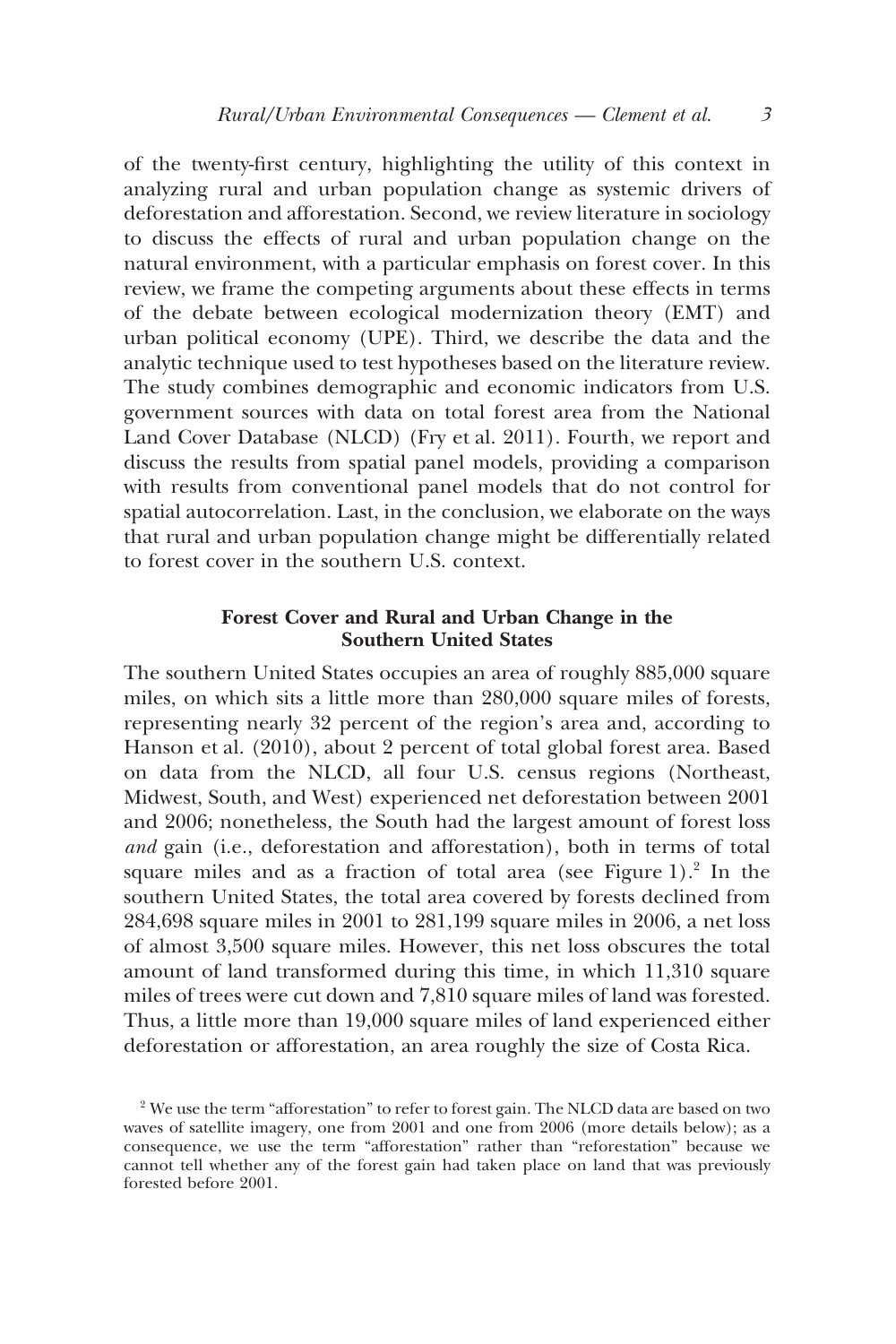

Forest Gain

Figure 1. Relative and Absolute Area of Forest Gain and Loss by U.S. Census Region, 2001–2006. *Note*: Total gain and loss (in square miles) are reported above and below the bars. Alaska and Hawaii are not included in the region West.

Yet within the South, rates of de- and afforestation were not evenly distributed across space. Figure 2 displays percentage change in forest cover at the county level across the southern United States for the period 2001–2006. During this time, 1,064 southern counties (nearly 75 percent of the sample) experienced net deforestation, 336 counties experienced a net increase in forest cover, and the remaining 23 counties experienced no change at all. Based on the Moran's *I*, a measure of spatial autocorrelation, we see significant clustering of forest gain and loss at the county level during this time  $(I = 0.296; p < .001)$ . For instance, counties that experienced afforestation tended to cluster in the west and southern tip of Texas; parts of Louisiana and Arkansas, and western Mississippi; southeastern Alabama, southern Georgia, and South Carolina; and the Chesapeake Bay area. Counties that experienced the greatest forest loss tended to cluster in southeastern Texas, along the border of Mississippi and Alabama, and along the coast of North Carolina. Outside the notable areas of clustering, there were other hot spots with very high rates of forest loss, including, for example, the corridor between Bexar and Travis Counties in Texas (where the cities of San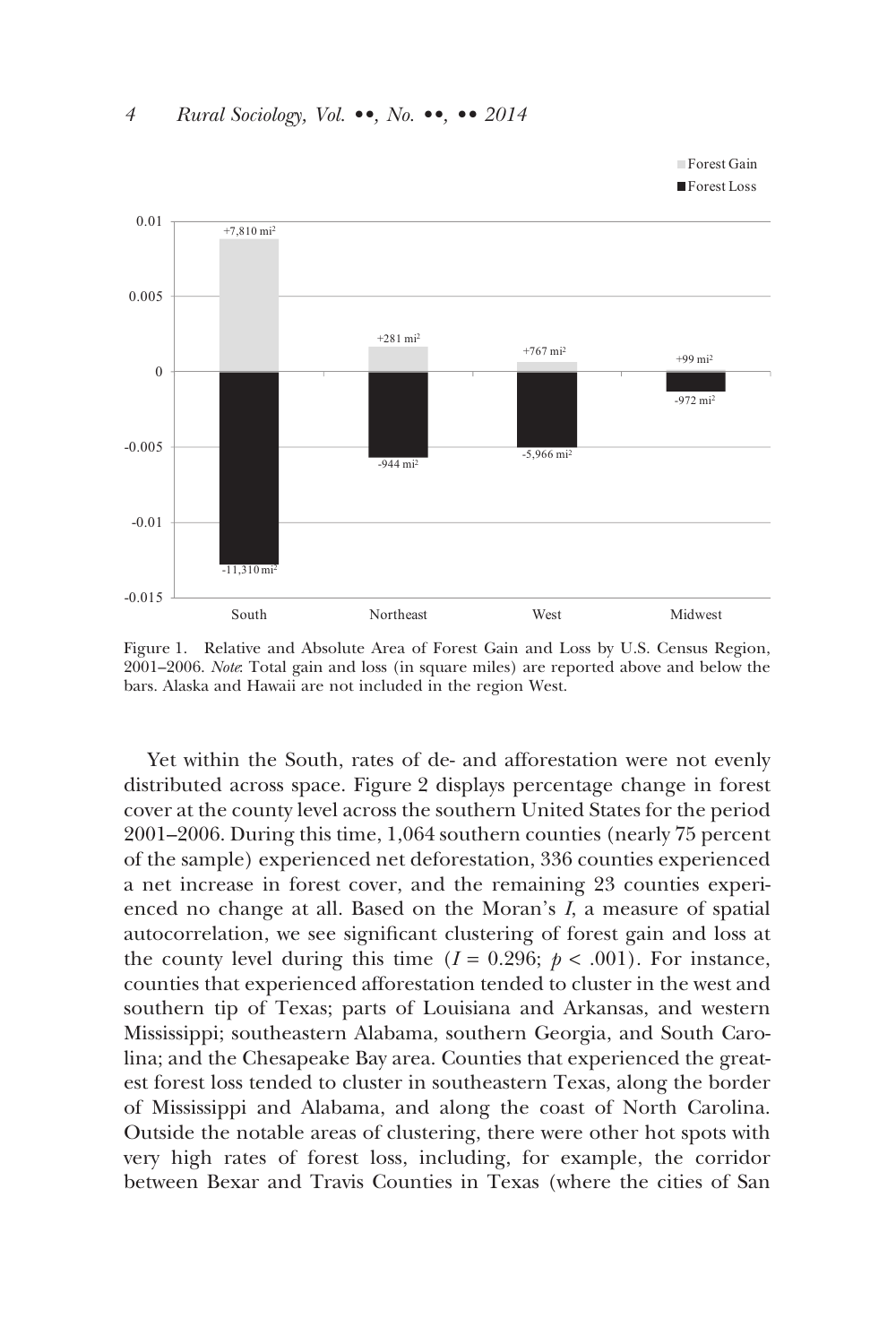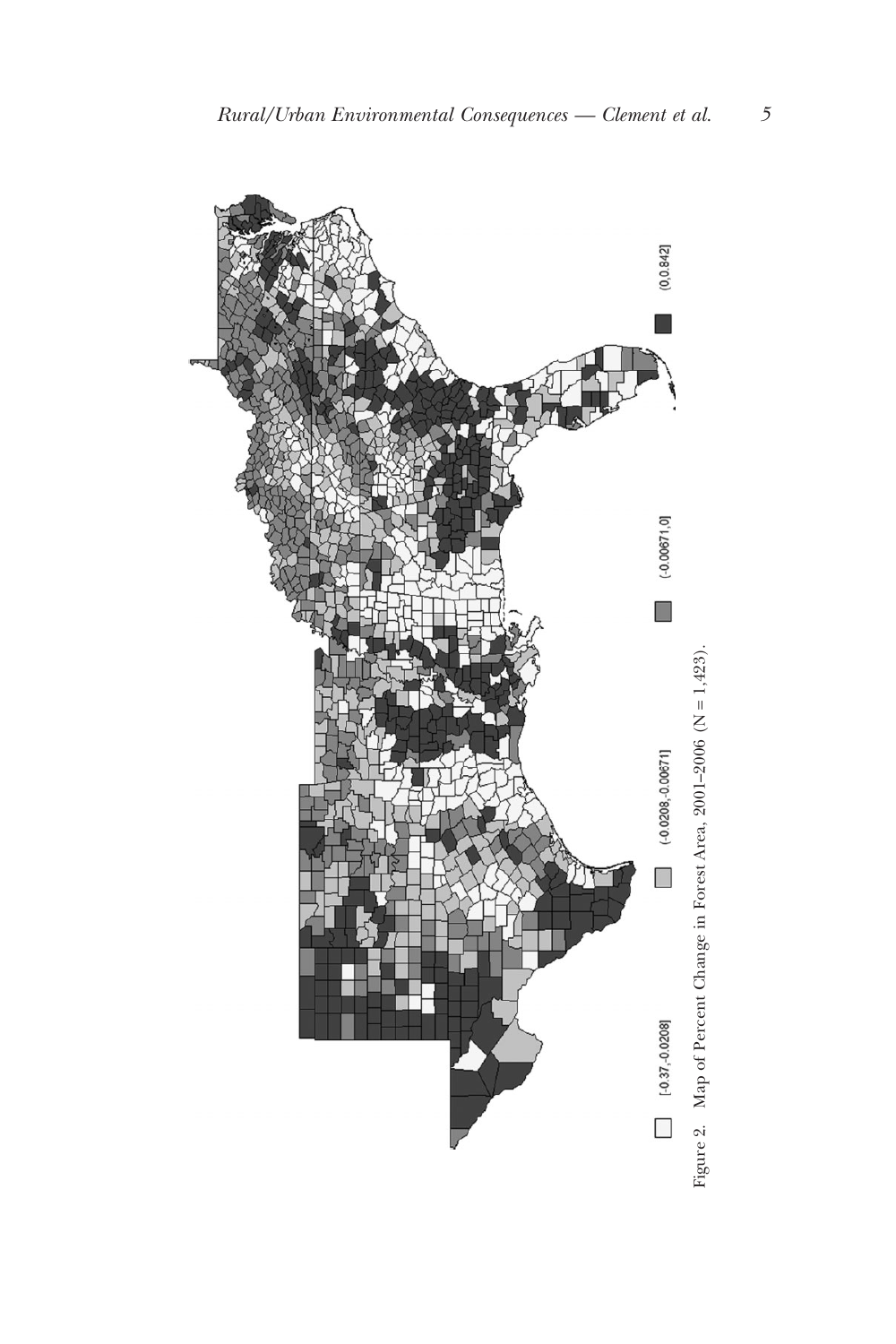Antonio and Austin are located, respectively) and the greater metropolitan areas of Atlanta in Georgia and Orlando in Florida.<sup>3</sup>

Of the four U.S. census regions, the South not only has the largest area of de- and afforestation, it also witnessed the greatest change in rural and urban populations, in both absolute and relative terms (see Figure 3). In the South, between 2001 and 2006, while the number of people living in rural areas increased by roughly 224,000, the percentage rural declined by nearly 1.5 percent. Thus, while the South's rural population grew, its urban population grew faster. None of the other three census regions experienced an equivalent level change, in either absolute or relative terms. Nevertheless, an aggregate summary of rural and urban population change for the entire southern United States masks the wide variation evident at the county level. For instance, while the rural population of Wake County, North Carolina, declined by nearly 10,000 residents, the number of people living in rural areas in St. Johns County, Florida, increased by approximately 8,300; the size of St. Johns's rural population in 2006 was 1.73 times its size in 2001. Similarly, while 794 counties in the South experienced urban population growth, 365 counties saw their urban populations decline and 264 counties had no change at all (see Figure 4).

In summary, the absolute scale and relative degree of change highlight the utility of the southern United States as an ideal context for examining connections between rural and urban population size and forest cover at the county level. But how have sociologists theorized rural and urban population as a systemic driver of environmental change, in general, and de- and afforestation, in particular? Most of this work has happened at the national level; thus, while we have demonstrated the importance of the southern United States as a context for examining this socioecological process at the local level, we recognize that most theorizing concerns a higher level of analysis. Consequently, we highlight the exploratory character of this study but argue that the hypothesized mechanisms through which rural and urban population size drive forest cover change can be tested at the subnational level.

<sup>3</sup> Based on the NLCD definitions, which we describe below, only four counties in the southern United States had no forest cover in 2001 and 2006. Three of these counties (Cochran, Loving, and Winkler) are located in the dry climate of west Texas and the Texas Panhandle. The fourth county (Monroe) contains both the Florida Everglades and the Florida Keys. According to NLCD criteria, Monroe is covered by woody and herbaceous wetlands, not by forests. We discuss the limitations of these criteria in the Data and Methods section.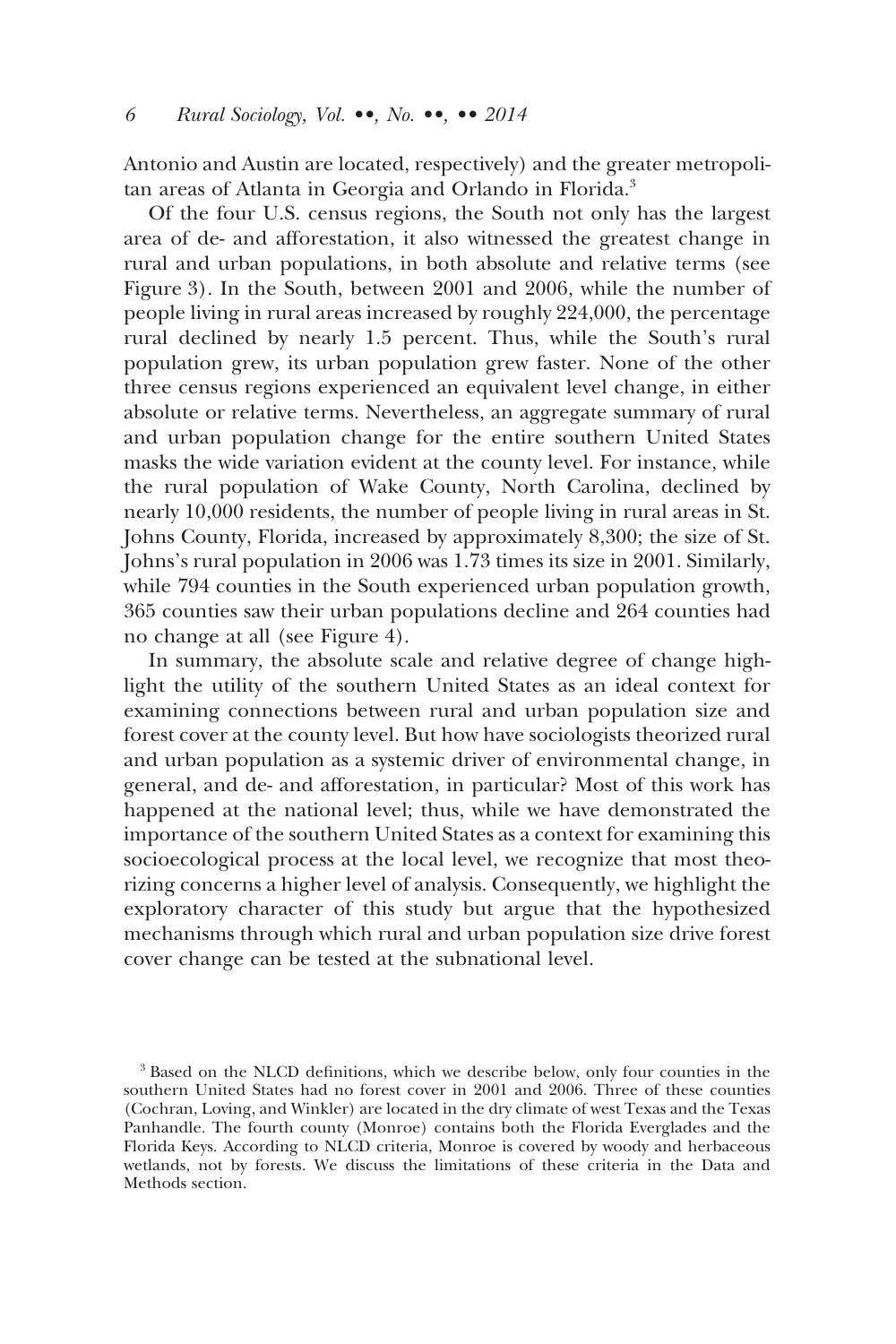

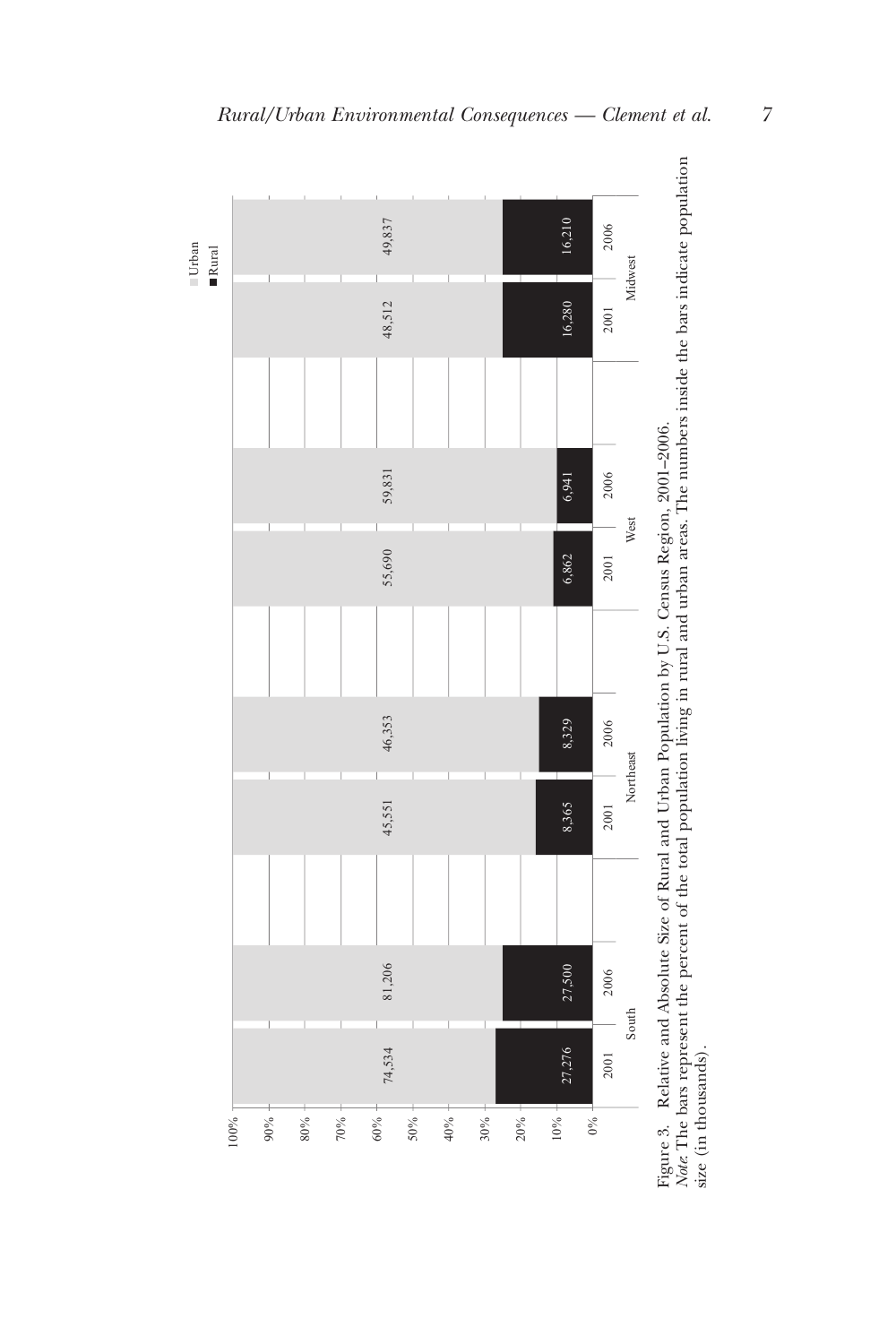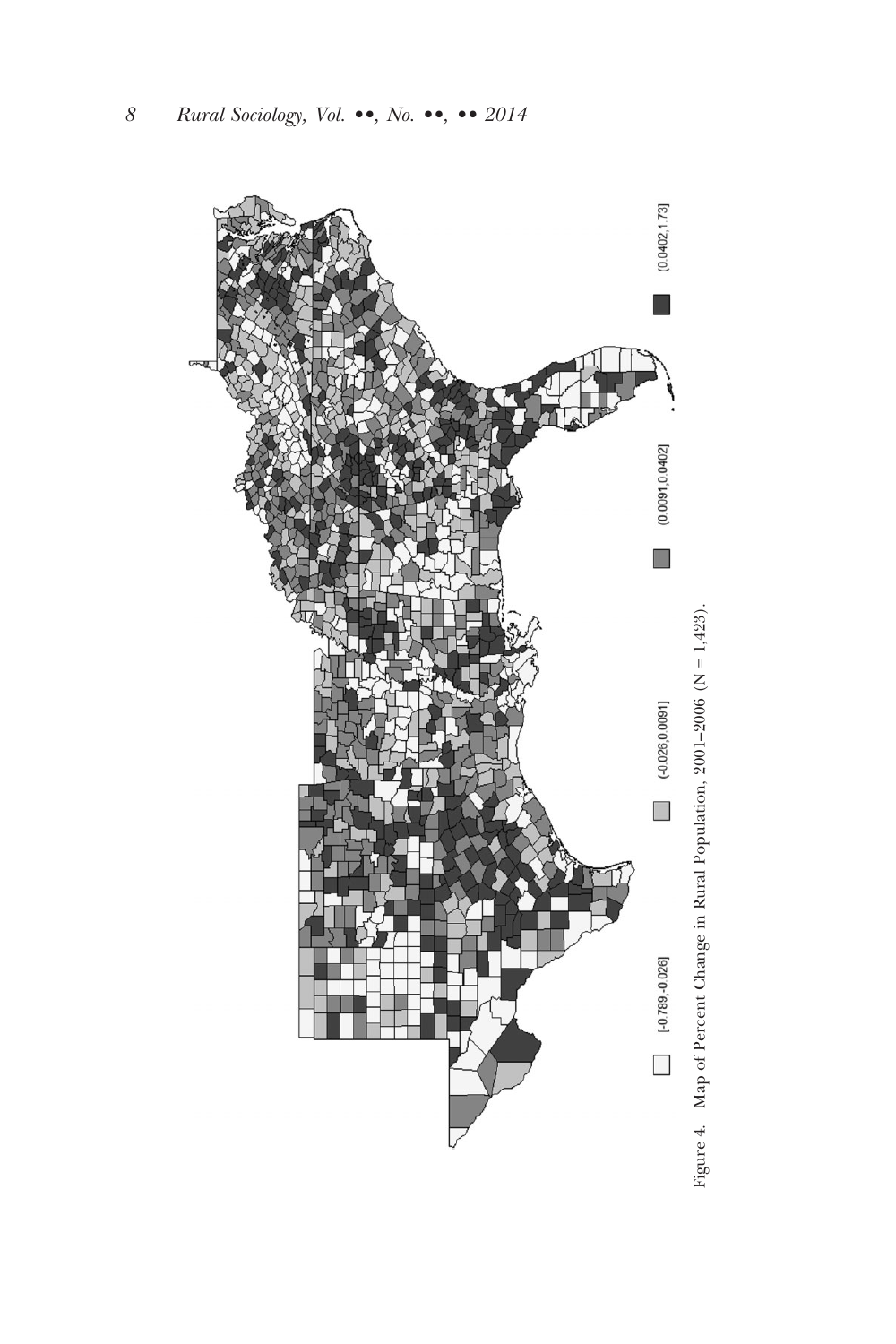## **Literature Review and Theory**

There has been much sociological research examining environmental change in rural areas (for overviews see Albrecht and Murdock 2002; Field and Burch 1988). A good portion of this has been concerned with agricultural practices, forestry, mining, and recreation; indeed, discussion about rural environmental problems tends to focus on the extractive nature of rural economies. Scholars have credited rural sociology's focus on environmental and natural resource issues as having an influence on the development of environmental sociology (e.g., Buttel 1996). Thus, even though environmental sociologists had long recognized the environmental consequences of urban areas (e.g., Anderson 1976; Catton 1980), more attention had been focused on the connection between rural areas and environmental change. More recently, however, this attention has shifted; there have been several theoretical and empirical studies examining the links between urbanization, city life, and the natural environment (e.g., Chew 2001; Clement 2010; Elliott and Clement 2014; Ergas 2010; Jorgenson, Rice, and Clark 2010; McKinney 2013; Taylor 2009; Wachsmuth 2012; Weinberg, Pellow, and Schnaiberg 2000). While these authors ask a variety of research questions, one basic question has motivated a number of studies: What are the relative ecological impacts of rural and urban population growth? Empirically, this question has been the focus of discussion in quantitative studies of deforestation (DeFries et al. 2010; Ehrhardt-Martinez 1998; Ehrhardt-Martinez, Crenshaw, and Jenkins 2002; Jorgenson and Burns 2007; MacDonald and Rudel 2005; Rudel 2012, 2013). As a whole, this literature draws from different theoretical perspectives, presenting competing arguments that suggest rural and urban population growth are differentially related to changes in forest cover. At their root, these competing arguments involve the debate between ecological modernization theory (e.g., Ehrhardt-Martinez 1998) and urban political economy (e.g., Burns et al. 2003). We now review the EMT and UPE arguments as a way to develop hypotheses that we then test at the county level in the southern United States, again, an area that has experienced much change in both ruralurban population size and area of forest cover.

#### **Ecological Modernization versus Urban Political Economy**

In general, the literature on deforestation has reported three different findings with respect to the association between changes in rural-urban population size and area of forest cover: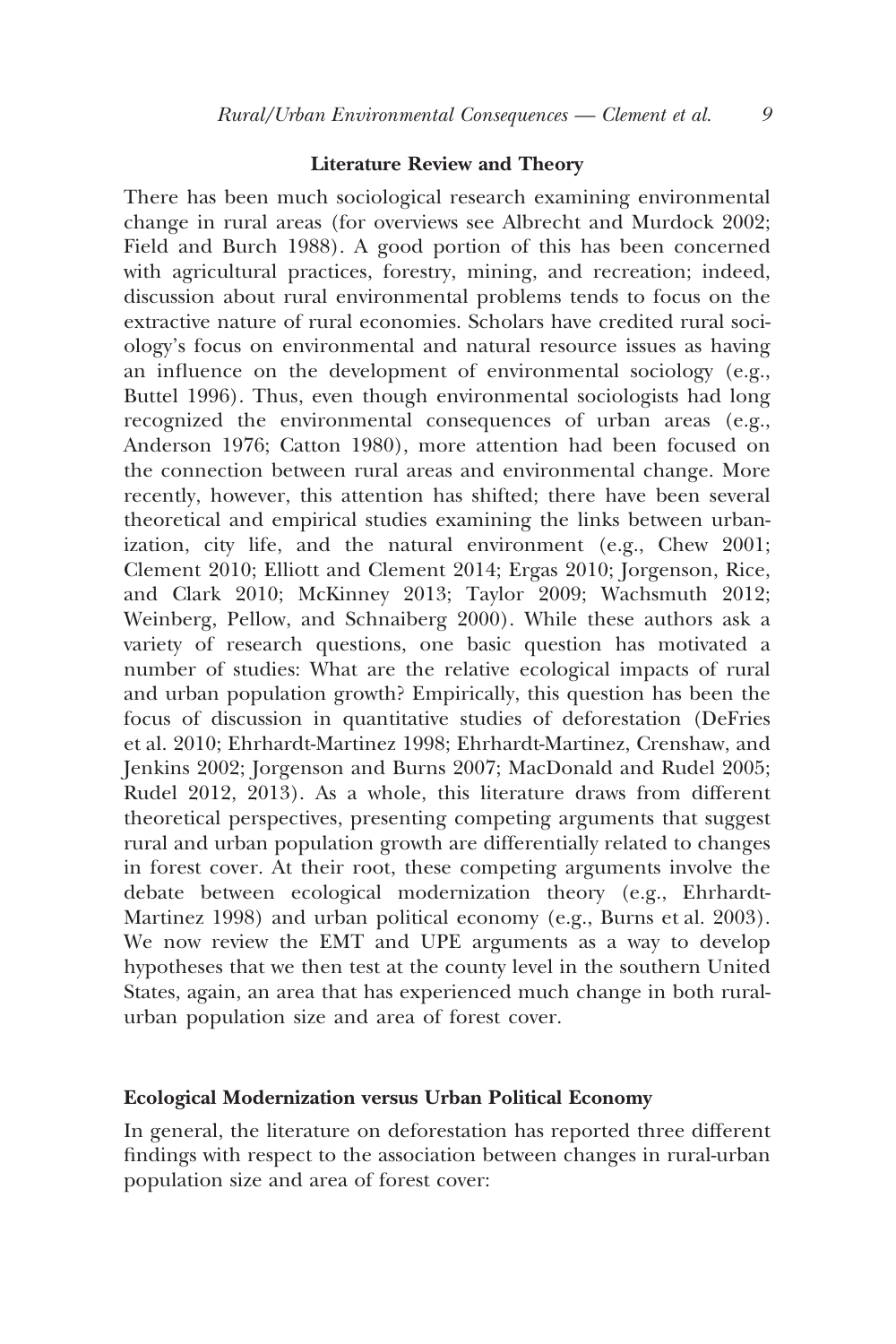#### *10 Rural Sociology, Vol. ••, No. ••, •• 2014*

- 1. Urban growth is associated with afforestation (e.g., Ehrhardt-Martinez 1998; Ehrhardt-Martinez et al. 2002; Jorgenson 2006; Jorgenson and Burns 2007; Rudel 1998).
- 2. Rural growth is associated with deforestation (e.g., Jorgenson 2006; Jorgenson and Burns 2007; Shandra, Leckband, and London 2009; Shandra, Shircliff, and London 2011; Shandra et al. 2012).
- 3. Urban growth is associated with deforestation (e.g., Burns et al. 2003; DeFries et al. 2010; Rudel 2013).4

The first two findings are compatible and are seen as part of the same theoretical framework: Rural population growth is detrimental to the environment, whereas urban population growth is beneficial. These processes are generally framed as support for EMT, with urbanization being a principal indicator of modern development that relieves anthropogenic pressures on the natural environment (Ehrhardt-Martinez 1998; Ehrhardt-Martinez et al. 2002). In contrast, the third finding implicates the UPE framework, which emphasizes the negative environmental consequences of urbanization (Jorgenson and Clark 2011).

On the one hand, EMT argues that the "path to sustainability lies in understanding the [modernization] process" (Scheinberg and Anschütz 2006:268). Mol (2002) describes how environmental thinking and stewardship emerged in modern societies in the 1970s and have since permeated governmental policies and economic practices. As a result, Mol argues, these activities have become institutionalized, ensuring their "permanence" in modern society. In this light, the environmental consequences of human actions are generally taken into account through the ongoing development of various modern institutions and processes (see Mol 2002:94). For instance, in much of the early work on EMT, discussion about the modernization process had focused on the dematerialization of economic growth, that is, "[e]nvironmental improvement can go together with economic development via a process of delinking economic growth from natural resource inputs and outputs of emissions and waste" (Mol 1997:141). Although modernization scholars outside the environmental literature had previously emphasized the connection between urbanization and development (Kasarda and Crenshaw 1991), the environmental implications of this connection were not adequately scrutinized until Ehrhardt-Martinez (1998) and

<sup>4</sup> There are a few qualifications to note in this summary. For instance, Burns et al. (2003) find that the detrimental effect of urbanization is most pronounced in semiperipheral and peripheral nations. Ehrhardt-Martinez (1998) and Ehrhardt-Martinez et al. (2002) find an environmental Kuznets curve between urbanization and deforestation. And several studies have found no significant effect of either rural or urban population (e.g., Austin 2010a, 2010b, 2012; Shandra 2007).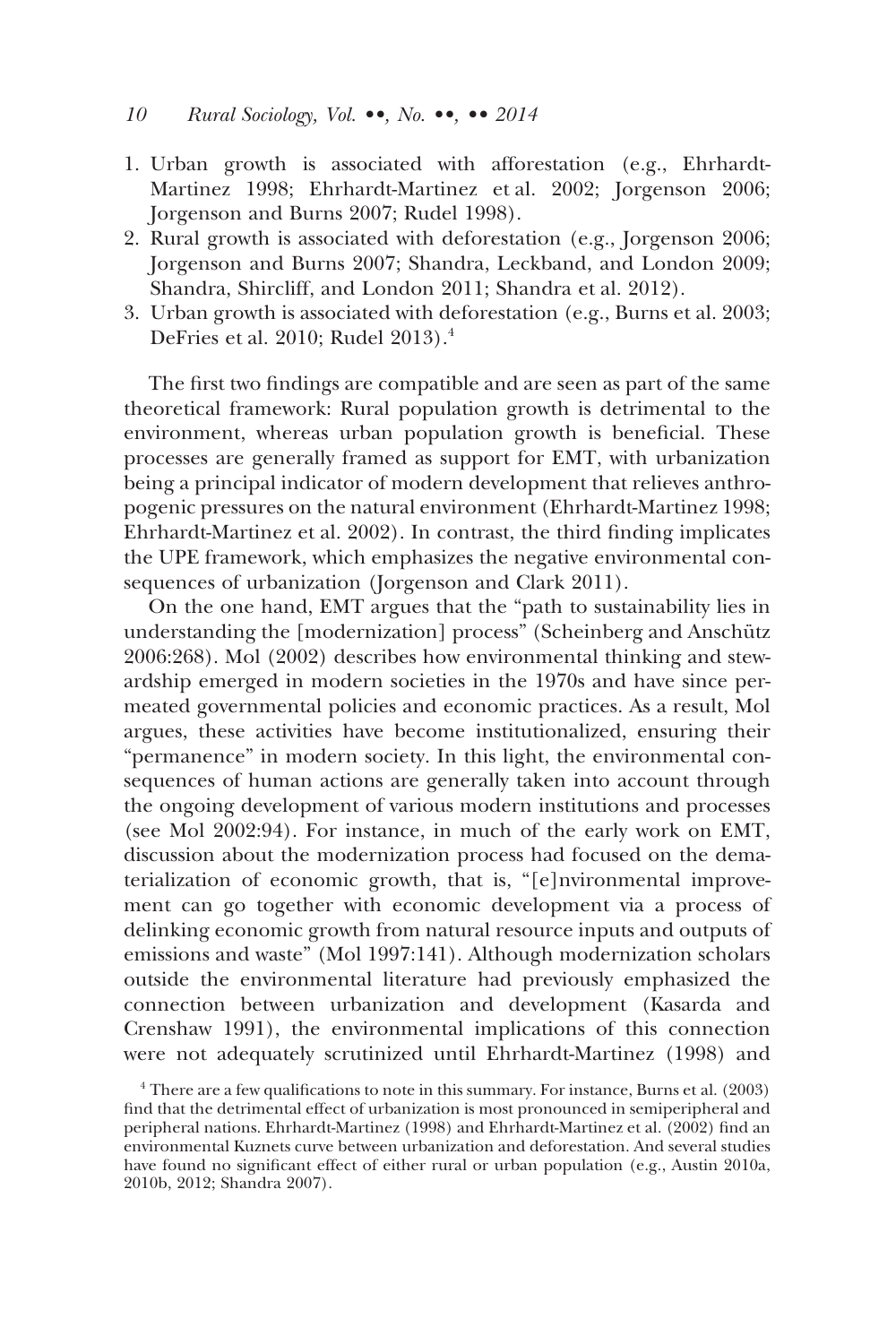Rudel (1998).<sup>5</sup> Nevertheless, these and other studies treat urbanization as a proxy for the degree of industrialization in an economy or the type of fuel used in the economy. That is, as the size of the rural population dwindles and the urban population grows, the number of farms and the level of agricultural activity decline, which reduces the pressure placed on forest resources, helping to slow down deforestation. Similarly, according to this argument, urbanization is also related to technological innovation. Among other things, technological innovation means wood products are replaced with fossil fuels, which also helps to relieve pressure on forest resources. In summary, according to EMT, urbanization is beneficial for the environment.

On the other hand, according to the UPE framework, rural and urban areas are involved in an unequal economic exchange (Lobao, Hooks, and Tickamyer 2007; London and Smith 1988), which takes an ecological form, with rural areas treated as a supply depot and repository for urban activities (Burns et al. 2003; Buttel and Flinn 1977; Lichter and Brown 2011). To make this point, environmental sociologists draw on growth machine theory (Molotch 1976), arguing, for example, that "[c]ities remain centers of growth that require massive amounts of natural resources to sustain daily operations" (Jorgenson and Clark 2011:240). According to growth machine theory, urban-based political and economic elites strive to extract more and more exchange value through land development projects. These elites also encourage the expansion of commodified activities that generate revenue for themselves and their companies' shareholders. In environmental terms, this heightened level of human activity amplifies the socioecological metabolism of urban areas, increasing the scale of natural resource use. With respect to forest resources, in particular, this process generates an unequal rural-urban exchange, which calls to mind metabolic rift theory (Burns et al. 2003; Foster 1999). Indeed, DeFries et al. (2010) argue that urbanization raises consumption levels, which means that more trees are cut down in rural areas to accommodate commercial food production to feed residents in urban areas. Rudel (2013) makes a similar argument; agricultural production, which contributes to deforestation, is driven by urbanization, which creates a demand for a diet richer in animal products (cf. York and Gossard 2004). Thus, in the UPE framework,

<sup>5</sup> Citing unpublished results, Crenshaw and Jenkins (1996) describe a set of propositions about the effect of urbanization on greenhouse gas emissions, hypothesizing that urban agglomeration improves the efficiency of fossil fuel use, thereby helping to reduce greenhouse gas emissions. In contrast, Ehrhardt-Martinez et al. (2002:229) argue that advanced urbanization is "characterized by . . . increased use of petroleum, coal, and electricity," thereby intensifying the human production of greenhouse gases.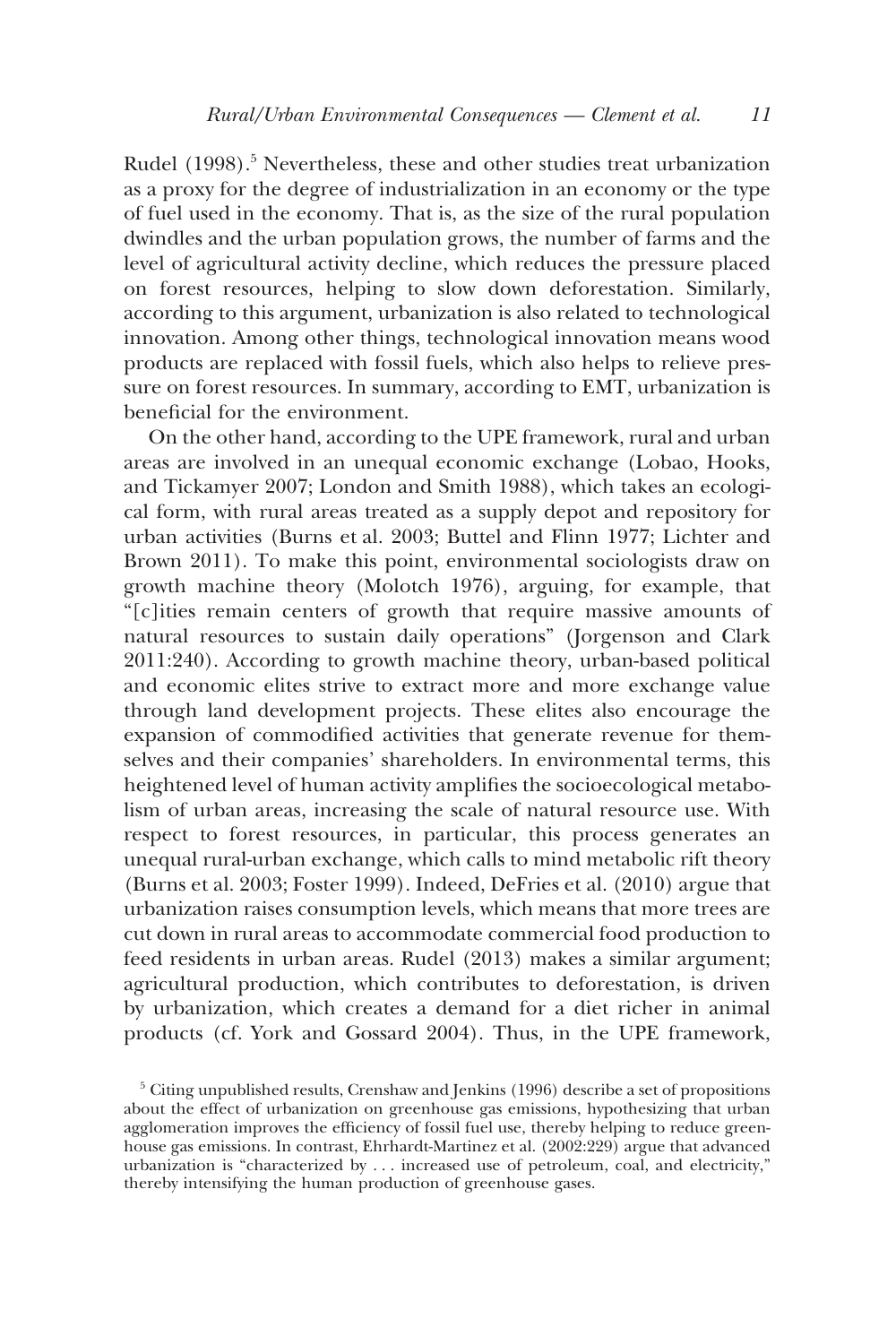urbanization is treated as a proxy for the expansion of farmland. Meanwhile, this research acknowledges that low-income nations are generally net importers of food but still supposes that domestic agricultural production is directed towards the domestic market (Ng and Aksoy 2008; Rakotoarisoa, Iafrate, and Paschali 2011; Rudel 2013). Thus, exactly how does domestic urbanization contribute to agriculture-led deforestation within a country if its agricultural products are exported?

# **Exploratory Hypotheses for a Local Level Study in the Southern United States**

The majority of the research examining the drivers of forest cover change has been conducted at the national level. Nevertheless, in terms of the effects of rural and urban population change, we argue that the mechanisms described in this research are not exclusive to that level of analysis, and the same propositions about rural and urban change can be applied to the subnational level. Indeed, as previously noted, these researchers talk about urbanization in terms of the level of industrialization, the presence of primary production, and the socioecological metabolism, all three of which are characteristics of urbanization that can be operationalized at various subnational levels (e.g., state, metropolitan, and county). Furthermore, the effects of rural and urban population change have been examined in a variety of contexts, including in both developed and less developed nations. Thus, this exploratory study contributes a local-level evaluation of a theoretical debate that has taken place largely at the national level. Basing our work on EMT and UPE, we test the same hypothesized mechanisms through which rural and urban population are said to drive changes in forest cover. These hypotheses are as follows:

H1: Urban population size is positively associated with forest cover.

 $H_2$ : Rural population size is negatively associated with forest cover.

H3: Urban population size is negatively associated with forest cover.

Nonetheless, these three propositions are not exhaustive of the different possible ways that rural and urban population growth could potentially drive forest cover change. In particular, this list leaves out the possibility that *rural population size is positively associated with forest cover*. There are two points to make with respect to this latter hypothesis. First, it is not compatible with EMT. According to EMT, rural population growth would be a reversal of the modernization process, so rural population size should be negatively related to forest cover: As the size of the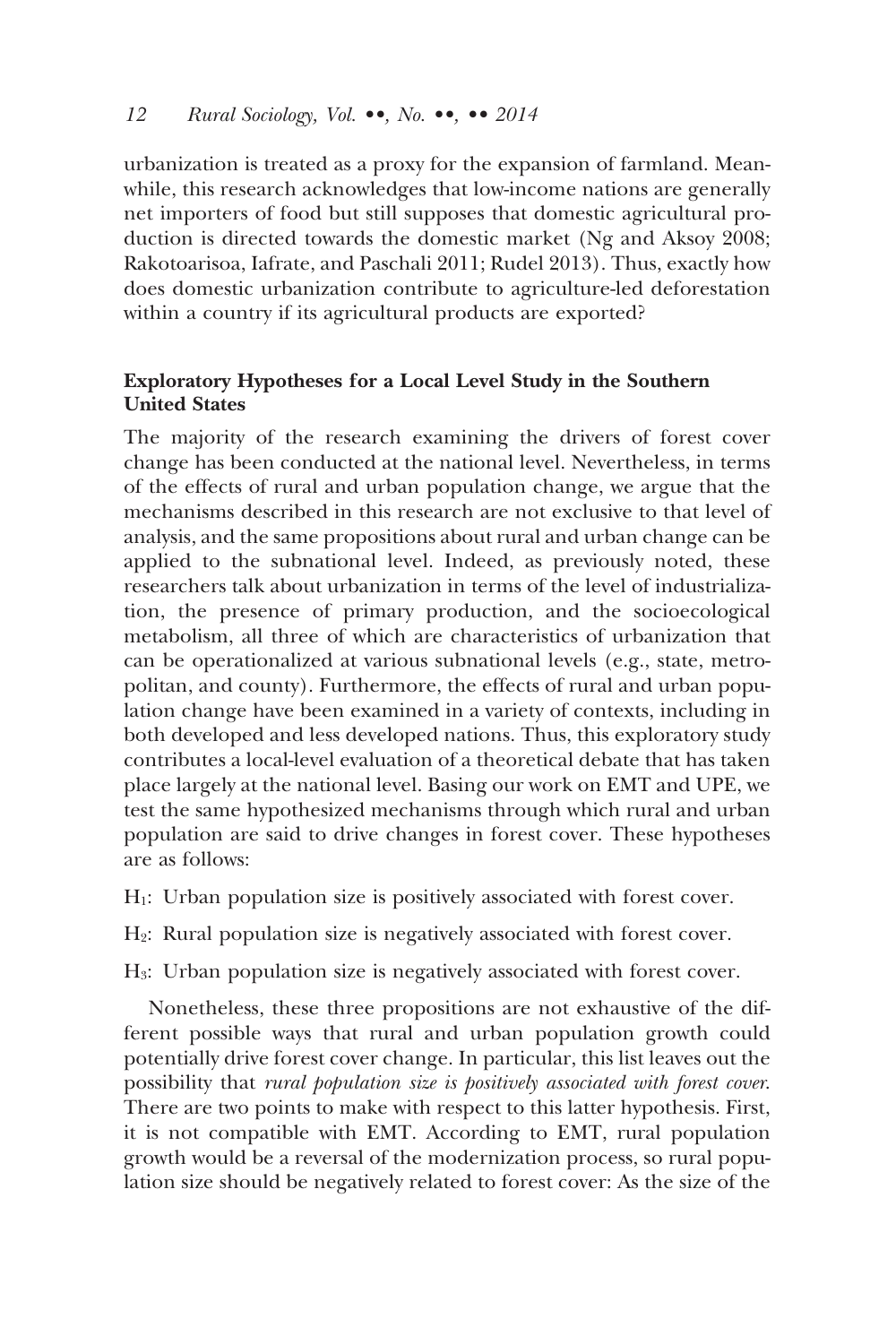rural population declines, the area covered by forests should increase. Likewise, as the rural population increases, which is opposite to the trend that characterizes the modernization process, the area covered by forests should decrease. Second, a positive association between rural population size and forest cover would be the converse to the third hypothesis, which is based on urban political economy. In the literature, the UPE argument, however, has focused specifically on the way urbanization amplifies the socioecological metabolism, which indirectly drives changes in forest cover through the expansion of farmland. This framework has not examined the converse process, that rural life moderates or restrains the socioecological metabolism, thereby limiting environmental impact. Thus, for a more exhaustive list of hypotheses, we include the following fourth proposition in our exploratory study:

H4: Rural population size is positively associated with forest cover.

# **Data and Methods**

#### **Dependent Variable**

The data for the dependent variable in this study come from the National Land Cover Database, which is published by the Multi-Resolution Land Characterization Consortium (Fry et al. 2011). The consortium is composed of members from the following 10 different federal agencies: the U.S. Geological Survey, National Aeronautic and Space Administration, Environmental Protection Agency, National Oceanic and Atmospheric Administration, U.S. Forest Service, Bureau of Land Management, National Park Service, U.S. Fish and Wildlife Service, U.S. Army Corps of Engineers, and National Agricultural Statistical Service of the USDA. Using satellite imagery from the Landsat program, this research collaboration has produced geographic information systems raster data on land cover for the entire continental United States at a resolution of 30 by 30 square meters for the years 2001–2006. Of the 16 different types of land cover identified in the NLCD, there are three categories for forest cover: "deciduous," "evergreen," and "mixed forests." According to the NLCD, forests are "areas dominated by trees generally greater than 5 meters tall and greater than 20 percent of total vegetation cover." The distinction between the three types of forest cover depends on whether most of the trees in the 30-by-30 square meter parcel shed leaves seasonally. If at least 75 percent of the parcel is covered by trees that shed seasonally, it is designated deciduous. If at least 75 percent is covered by trees that hold onto their leaves annually, the parcel is designated evergreen. And if neither deciduous nor evergreen make up at least 75 percent, then the parcel is considered mixed forest.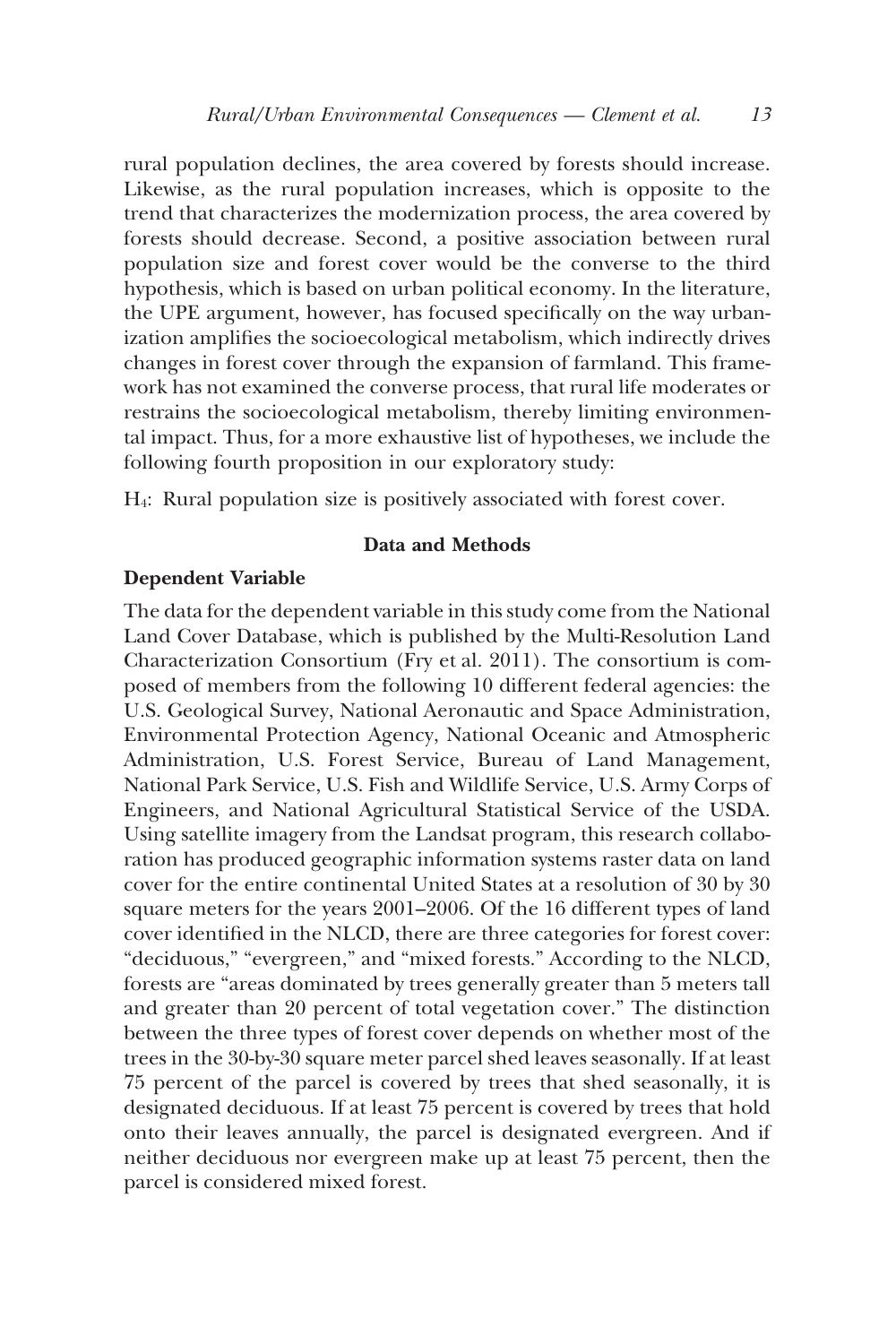Using the Zonal Tabulate tool in ArcGIS, we quantified and summed up the area covered by deciduous, evergreen, and mixed forest for all 1,423 counties in the southern United States. Yielding total forest cover at the county level, this procedure was done for both 2001 and 2006, giving a total sample size of  $N = 2,846$  county-years. Next, to normalize the data, we log-transformed the values of the dependent variable; we discuss other reasons for the log-transformation in the Methods section.<sup>6</sup>

## **Independent Variables**

There are two primary independent variables and several controls incorporated into the regression analysis. The data for these predictors come from several U.S. government sources. Controlling for total population size, the two primary independent variables are rural population size and urban population size. These variables are based on data from the U.S. census. "Total population" is the total number of people residing in a county; "urban population" is the number of people residing in censusdefined urban areas, which include all incorporated places with at least 2,500 residents; and "rural population" includes all people not living in census-defined urban areas (for discussion about urban and rural designations see U.S. Census Bureau 2013). Rural and urban populations are counted in the decennial census. Thus, we linearly interpolated values for 2001 and 2006 using the 2000 and 2010 censuses. To normalize the data, we log transformed all three primary predictors. Last, we also created interaction terms between rural population size and a state-level dummy variable we use to examine whether the effect of the main variable varies across space.

 $6$  The type and quality of data used in this study are comparable to what have been used in previous cross-national analyses of the drivers of deforestation based on satellite imagery (DeFries et al. 2010; Rudel 2013). Here, we address three issues regarding the limitations of these satellite-based data. First, while cross-national data report forest cover change between 2000 and 2005, this study examines the period between 2001 and 2006. Future research would benefit from longer intervals of coverage. Second, deforestation data based on satellite imagery do not distinguish between managed and unmanaged forests. Consequently, as DeFries et al. (2010) acknowledge, these data may include changes due to tree plantation harvesting and regrowth, in addition to natural disasters, and they do not differentiate between primary and secondary forests as well as different species of trees apart from evergreen and deciduous (181). Third, in this study, we focus on land identified as forest based on the NLCD definitions, which excludes woody and herbaceous wetlands. As previously mentioned, this approach means we do not observe change in places like the Florida Everglades, an important yet vulnerable ecosystem. While we recognize these data limitations, we maintain their use for comparability with previous research; nevertheless, we also incorporate controls and other methodological strategies to address these limitations directly; for instance, in the spatial panel models, we include the percentage of the county covered by forests in 2001 as a control for floor-ceiling effects.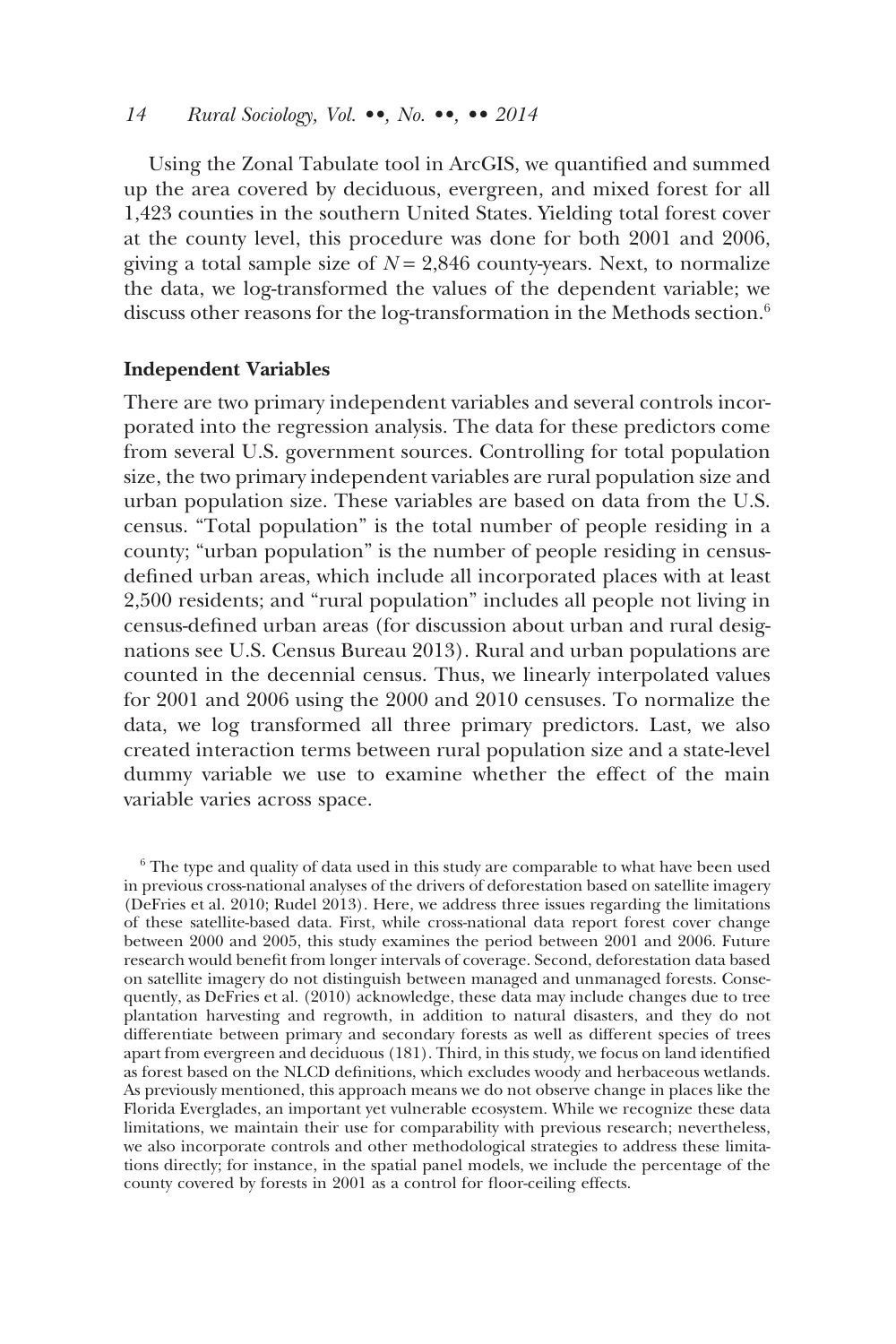For theoretical and methodological reasons, the following eight control variables are incorporated into the analysis (in addition to total population size described above): number of farms, number of forestry operations, median household income, total payroll, percentage white, percentage elderly, percentage forest area in 2001, and a dummy variable for year. Data for these variables come from the U.S. census, the *Census of Agriculture*, and the USDA's Economic Research Service. We define specific variables as follows: Number of farms is the number of business operations that produce and sell at least \$1,000 of agricultural products.7 Number of forestry operations is the number of business establishments in a county that grow and harvest timber. These first two variables control for the organization of the local economy, as both agriculture and forestry are land-based activities that have been implicated in forest cover and social change in rural areas (Befort, Luloff, and Morrone 1988; Egan and Luloff 2000; Neumann et al. 2007; Perz 2001). Total payroll is to the total private nonfarm payroll in a county, which includes all forms of compensation, such as salaries, wages, and officer and executive pay, among other items. Based on growth machine theory (Molotch 1976) and treadmill of production theory (Schnaiberg 1980), median household income and total payroll control for the effects of residential affluence and the size of the local economy on forest cover. Percentage white is the percentage of the total population who identify their racial category as "white." Previous research has indicated that whites live in areas with more tree cover and nonwhites in areas with less tree cover (Harlan et al. 2008; Jesdale, Morello-Frosch, and Cushing 2013). Percentage elderly is the percentage of the population aged 65 years or older and controls for the potential effect of an aging population (Luloff and Krannich 2002), which includes the development of retirement communities and amenity migration (Egan and Luloff 2000; Gosnell and Abrams 2011). *All else equal*, these processes should contribute to deforestation. Percentage forest cover in 2001 is the percentage of the county's total area covered by forests in 2001; this predictor controls for the possibility of floor-ceiling effects (Firebaugh and Beck 1994); counties with a large area of forest cover have more to lose than counties with little forest cover, and vice versa. Last, the inclusion of a dummy variable for year incorporates a fixed effect for time (Allison 2009). With the exception of the dummy variable for year, all predictors have been log-transformed.

<sup>7</sup> Using data from the 1997, 2002, and 2007 *Censuses of Agriculture*, we linearly interpolated values for number of farms in 2001 and 2006.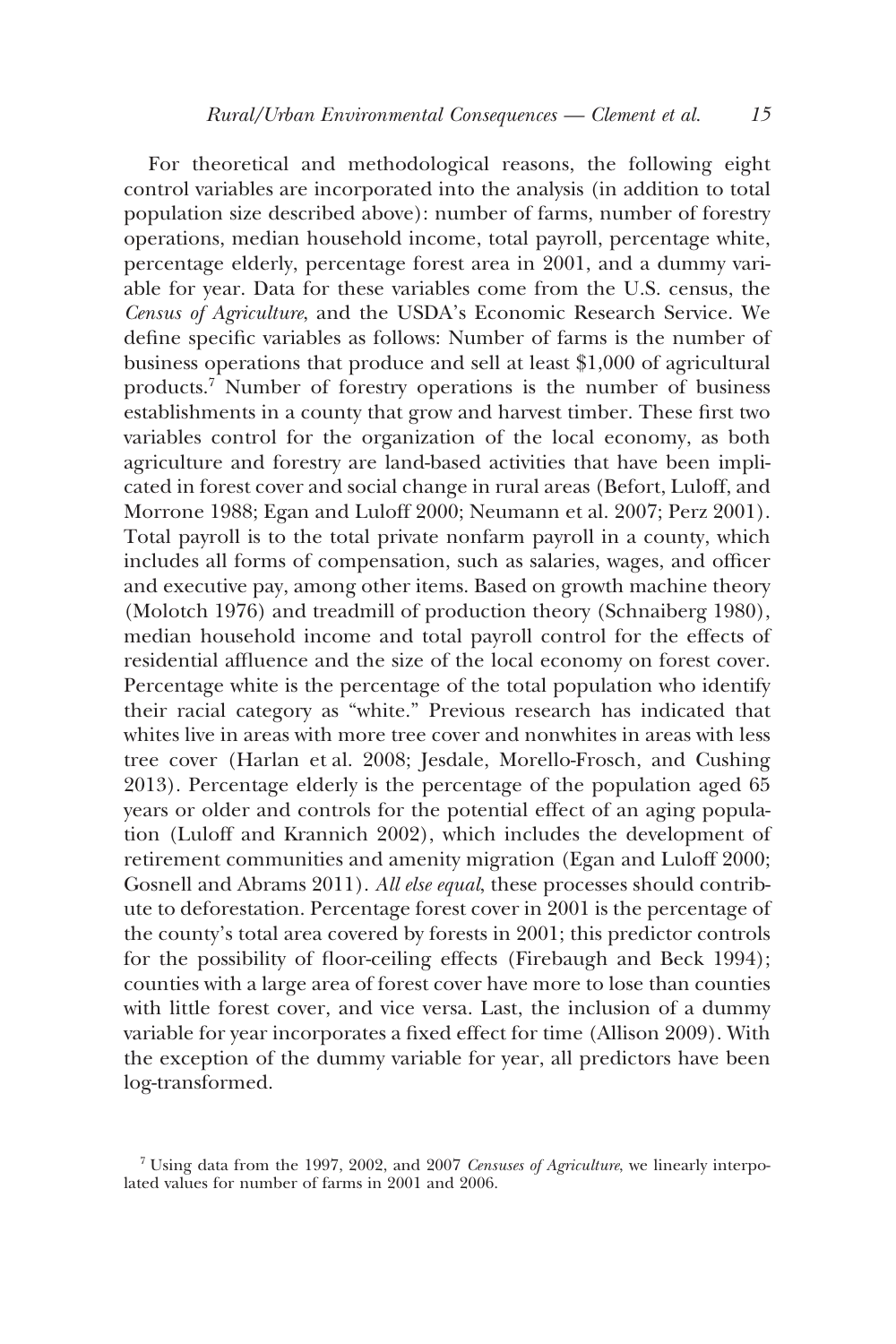# **Methods**

Area of forest cover is regressed on the independent variables in four different models. Because the dependent variable and the predictors have all been logged, we interpreted the slope estimates from the regression models as elasticities, representing the percentage change in forest cover for every 1 percent change in the predictor, holding the rest of the equation constant. This procedure not only yields standardized (and thus comparable) estimates, but it also situates our study within the broader STIRPAT research program in sociology (Dietz and Jorgenson 2013; York and Rosa 2012). STIRPAT offers a basic regression model that can be used to evaluate competing theoretical frameworks on the systemic drivers of environmental change.

We estimated the slopes using a conventional panel model and a spatial panel model (Belotti, Hughes, and Mortari 2013; see also Lesage and Pace 2009), both with two-way fixed effects. In a spatial panel model, not only can we examine change over time while controlling for temporal autocorrelation, as with a conventional panel model (Allison 2009), but we can also incorporate additional controls for related issues with respect to space, which is a concern when using areal units of analysis (Anselin and Bera 1998). With this procedure, the regression model controls for spatial autocorrelation in the dependent variable for each time period. Without controls for spatial autocorrelation, regression analysis not only violates the assumption of independent observations but also runs the risk of producing deflated estimates for the standard errors, which could yield overly generous results for significance tests (Anselin 2002). For this study, we incorporated panel data into a spatial autoregressive model with spatial autoregressive disturbances, known as a SARAR or SAC (spatial autocorrelation) model. This form of spatial regression incorporates both a spatial lag and a spatial error term, which control for spatial clustering not only in the values of the dependent variable but also in the residuals (Anselin and Florax 1995).

With two-way fixed effects, the generic equation for this type of spatial panel model is as follows:

$$
y_{it} = \alpha + \rho W y_{it} + x_{itk} \beta_k + \upsilon_{it}
$$

$$
\upsilon_{it} = \lambda W \upsilon_{it} + \varepsilon_{it}
$$

The symbol  $\alpha$  is the constant,  $y_{it}$  indicates the values of the dependent variable for the  $i^{th}$  case at time *t*, and  $x_{itk}$  indicates the value of the  $k^{th}$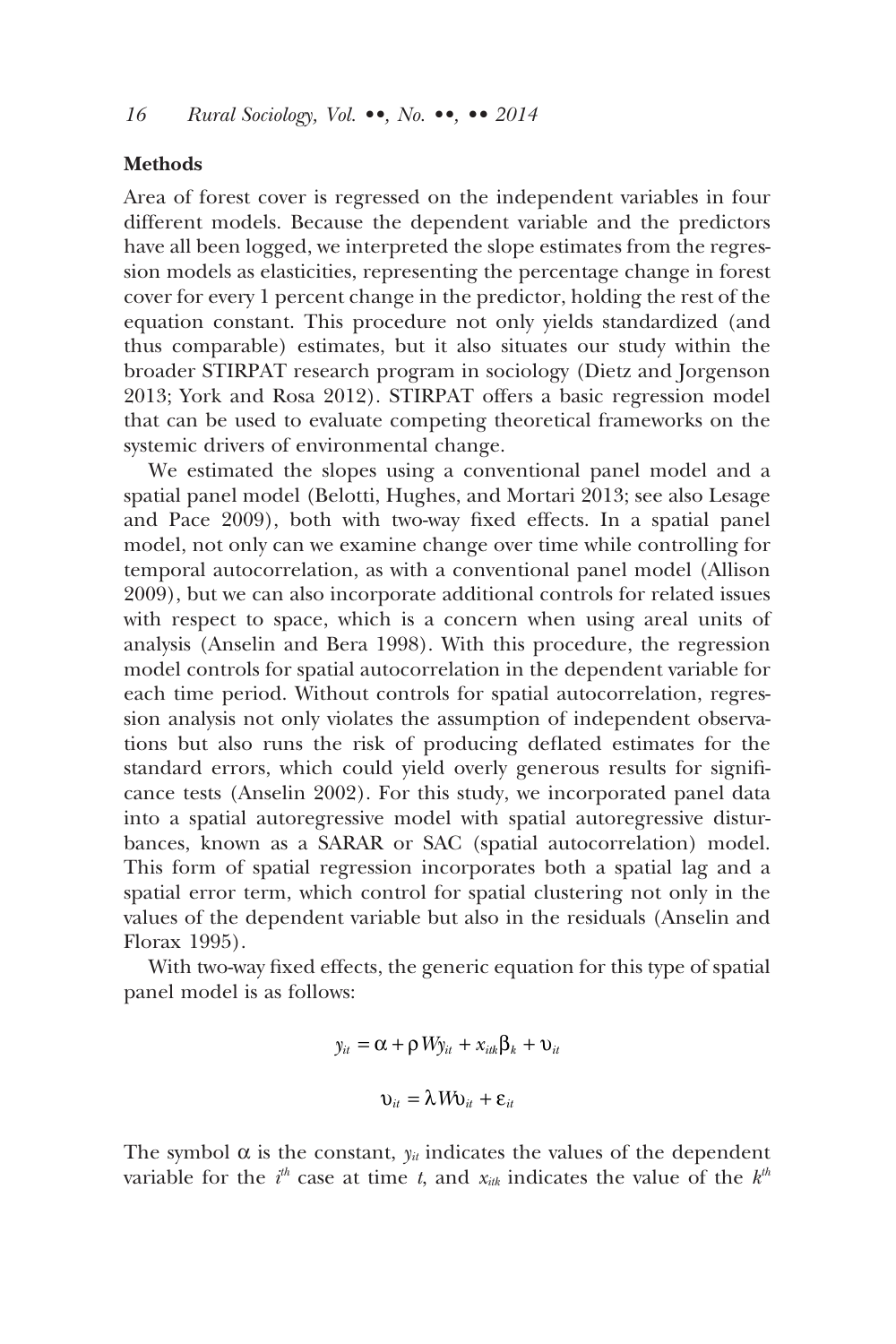predictor for the  $i<sup>th</sup>$  case at time *t*, with  $β<sub>k</sub>$  representing the effect of the  $k<sup>th</sup>$  predictor on the dependent variable. The spatial lag term  $\rho$  represents the weighted effect of the values of the dependent variable in neighboring units on the values of the dependent variable for the  $i<sup>th</sup>$  case. This weighted effect ρ is based on the spatial weights matrix *W*. In our study, since county borders did not change between 2001 and 2006, *W* is the same for all *t*; it is a row-standardized, first-order queen contiguity spatial weights matrix, where the weight equals "1/# of neighbors" for any county that touches the  $i^{\text{th}}$  case and "0" otherwise. Thus, the spatial lag for the  $i^{\text{th}}$  county at time  $t$  is equal to the average forest area at time  $t$  for all of the counties that immediately border the  $i^{\textit{th}}$  case. The error term  $\bm{\upsilon}_{\textit{it}}$ is decomposed into two parts. The first part estimates the spatial error term λ, which is based on the same contiguity weights matrix *W*, and the second part  $\varepsilon_{it}$  represents all the leftover unobserved variation in the dependent variable. This estimation procedure was carried out in Stata using the command "xsmle" (Belotti et al. 2013).

# **Results and Discussion**

Table 1 reports the summary statistics for the primary predictors and six controls for the two years of data (2001 and 2006) in addition to their change scores during this time interval. Because all variables have been logged, the change scores are measures of proportional change. For instance, the mean value for the change-score for forest area  $(\bar{x} = -0.009; \ p < .001)$  indicates that the average area covered by forest declined by nearly 1 percent between 2001 and 2006. With the exception of forest area, forestry operations, and percentage white, the change

|                         | 2001   |       | 2006   |       | $\Delta$ 2001-2006 |
|-------------------------|--------|-------|--------|-------|--------------------|
|                         | Mean   | SD.   | Mean   | SD.   |                    |
| Forest area             | 4.621  | 1.641 | 4.612  | 1.634 | $-0.009***$        |
| Urban population        | 7.785  | 4.037 | 7.871  | 4.045 | $0.085***$         |
| Rural population        | 9.405  | 1.483 | 9.413  | 1.481 | $0.008**$          |
| Total population        | 10.262 | 1.228 | 10.289 | 1.263 | $0.027***$         |
| Number of farms         | 6.158  | 0.957 | 6.209  | 0.912 | $0.051***$         |
| Forestry operations     | 1.167  | 0.028 | 1.059  | 0.027 | $-0.108***$        |
| Median household income | 10.507 | 0.239 | 10.510 | 0.244 | $0.003**$          |
| Total payroll           | 18.945 | 1.955 | 19.018 | 1.976 | $0.073***$         |
| Percentage white        | 4.353  | 0.279 | 4.348  | 0.278 | $-0.005***$        |
| Percentage elderly      | 2.615  | 0.274 | 2.643  | 0.258 | $0.027***$         |

**Table 1. Summary Statistics (All Variables Log-Transformed).**

*N* = 1,423.

\*\*  $p < .01$ ; \*\*\*  $p < .001$  (one-tailed paired *t*-tests).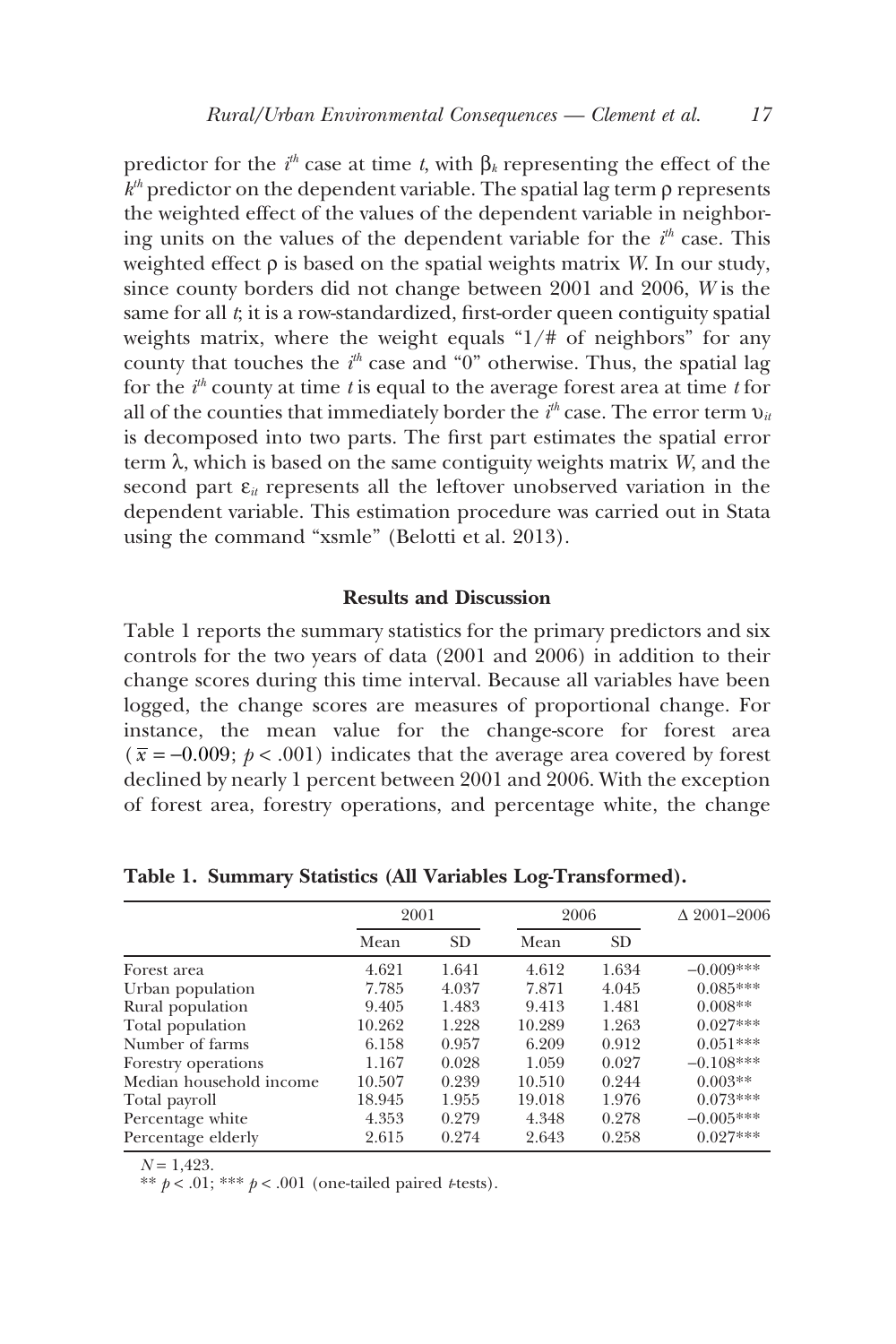scores for all variables are positive, indicating that their mean values increased during this time interval. Table 2 reports the results from the panel and spatial panel models both with two-way fixed effects. We discuss these results in four steps. First, we compare estimates from the panel and spatial panel models, focusing on significance levels. Second, we discuss the effects of urban and rural population size. Third, we examine variation in the effects of rural population size across space. Fourth, we briefly report results for control variables.

First, as previously noted, the area of forest cover is spatially autocorrelated at the county level. Thus, the estimates from a conventional panel model are unreliable because it assumes independent observations. Looking at the models in Table 2, we see evidence that spatial autocorrelation is affecting the results; indeed, the significance levels change when we control for spatial autocorrelation. Models 1 and 3 do *not* control for spatial autocorrelation; Models 2 and 4 do. Comparing Models 1 and 2, after controlling for spatial autocorrelation, the estimate for rural population size becomes more strongly significant, the estimate for population size is now only marginally significant, and the estimate for total payroll becomes significant. Comparing Models 3 and 4, we notice that the main effect of rural population size and the estimate for total payroll become significant whereas percentage elderly is no longer significant. In the spatial panel model, we also see that the interaction terms between rural population size and state become marginally significant and significant, respectively, for South Carolina and Virginia. While there are also differences in the magnitudes of the slope estimates, here we focus on their significance levels to emphasize the need to incorporate spatial controls into longitudinal regression analyses of environmental change.

Second, looking at Model 2, we discuss the estimates for urban and rural population size. While the former is positive but not significant, the latter is positive and significant ( $b = 0.024$ ;  $p < .01$ ).<sup>8</sup> For every 1 percent

<sup>8</sup> To address concerns of multicollinearity, we estimated variance inflation factors for three models: two cross-sectional ordinary least squares regression models (one for each time period, i.e., 2001 and 2006) and a first-difference, change-score ordinary least squares regression model with the same dependent variable and predictors. Because there are only two time periods, the results of the change-score model are identical to Model 1 (a panel model with two-way fixed effects) (Allison 2009). For all three models, the maximum and mean variance inflation factors were less than 10, which is below the threshold conventionally used to identify problems of multicollinearity. Thus, the nonsignificant effect of urban population size, in particular, is not due to an inflated standard error because of multicollinearity. Moreover, basing our work on Ehrhardt-Martinez (1998), we also tested for the presence of an environmental Kuznets curve in urban population size. In this supplemental analysis, neither the log-linear nor the quadratic term for urban population was significant.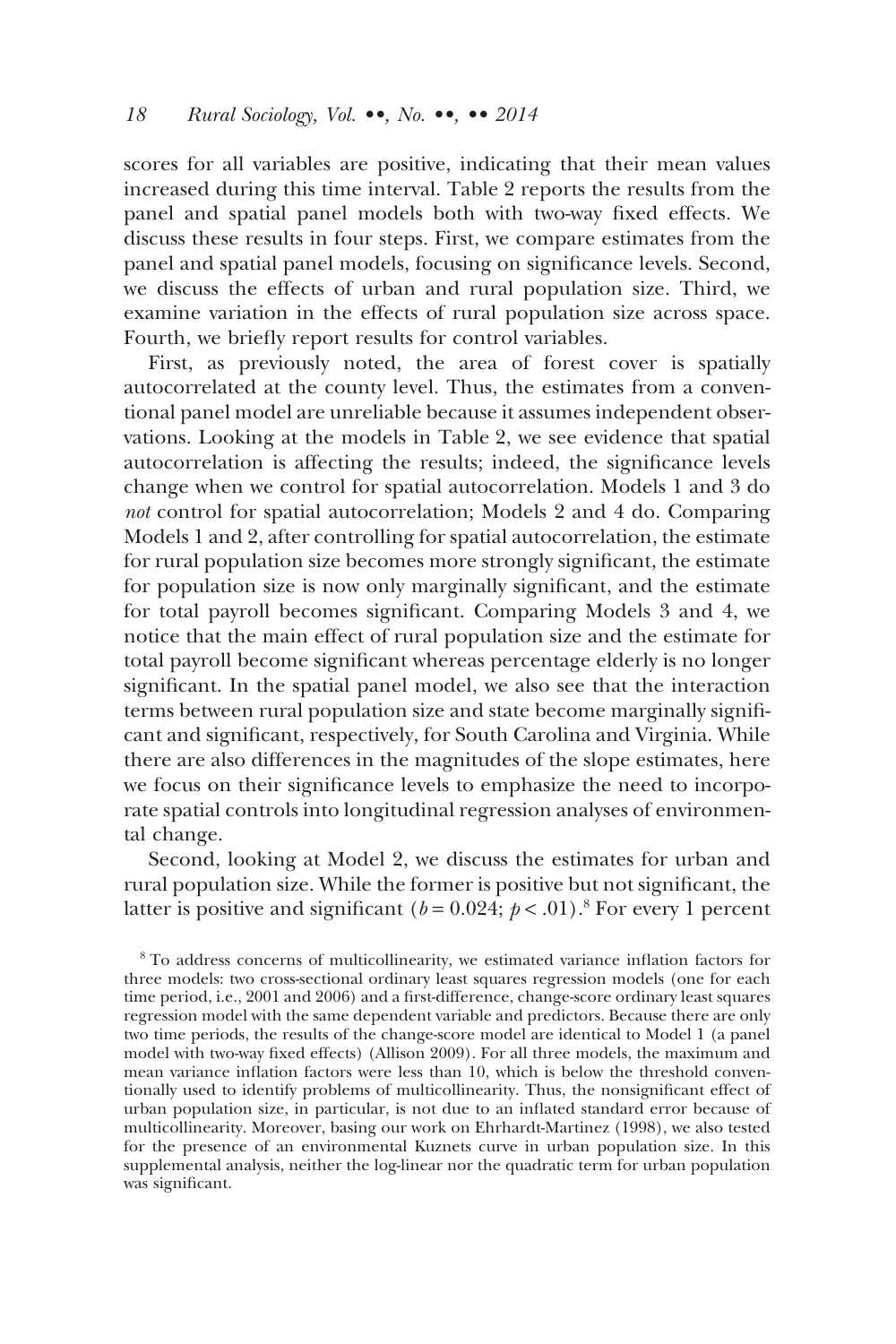| 500<br>$\overline{a}$ |
|-----------------------|
| i                     |
|                       |
|                       |
|                       |
|                       |
|                       |
| I                     |
|                       |
|                       |
| ļ                     |
|                       |
| I                     |
| i<br>l                |

|                                                   | Panel Model          |                    | Spatial Panel Model                                                                  |                    | Panel Model                                                                  |                                                                       | Spatial Panel Model                                                                                                                                                                                                                                                                                                                                                                                       |                                                         |
|---------------------------------------------------|----------------------|--------------------|--------------------------------------------------------------------------------------|--------------------|------------------------------------------------------------------------------|-----------------------------------------------------------------------|-----------------------------------------------------------------------------------------------------------------------------------------------------------------------------------------------------------------------------------------------------------------------------------------------------------------------------------------------------------------------------------------------------------|---------------------------------------------------------|
|                                                   | Model 1              |                    | Model 2                                                                              |                    | Model 3                                                                      |                                                                       | Model 4                                                                                                                                                                                                                                                                                                                                                                                                   |                                                         |
|                                                   | b                    | <b>SE</b>          | b                                                                                    | $\mathbb{S}$       | d                                                                            | <b>SE</b>                                                             | b                                                                                                                                                                                                                                                                                                                                                                                                         | <b>SE</b>                                               |
| Primary variables                                 |                      |                    |                                                                                      |                    |                                                                              |                                                                       |                                                                                                                                                                                                                                                                                                                                                                                                           |                                                         |
| Urban population                                  |                      | 0.005              | 0.001                                                                                | 0.002              | 0.002                                                                        | 0.005                                                                 | 0.003                                                                                                                                                                                                                                                                                                                                                                                                     | 0.003                                                   |
| Rural population                                  | $-0.000$<br>$0.035*$ | 0.014              | $0.024***$                                                                           | 0.007              | 0.032                                                                        | 0.033                                                                 | $0.039*$                                                                                                                                                                                                                                                                                                                                                                                                  | 0.017                                                   |
| Rural population × state (Texas is the reference) |                      |                    |                                                                                      |                    |                                                                              |                                                                       |                                                                                                                                                                                                                                                                                                                                                                                                           |                                                         |
| Alabama                                           | $\vdots$             | $\vdots$           | $\vdots$                                                                             |                    | $0.07$<br>0.006<br>0.006                                                     | 147                                                                   |                                                                                                                                                                                                                                                                                                                                                                                                           | 0.074                                                   |
| Arkansas                                          | $\vdots$             | $\vdots$           | $\vdots$                                                                             |                    |                                                                              | 0.141                                                                 |                                                                                                                                                                                                                                                                                                                                                                                                           | 0.067                                                   |
| Delaware                                          | $\vdots$             | $\ddot{\cdot}$     | $\vdots$                                                                             |                    |                                                                              | 0.856                                                                 | $\begin{array}{l} \texttt{C50C} \\ \texttt{O31D} \\ \texttt{O42D} \\ \texttt{O53D} \\ \texttt{O63D} \\ \texttt{O7D} \\ \texttt{O8D} \\ \texttt{O8D} \\ \texttt{O9D} \\ \texttt{O9D} \\ \texttt{O9D} \\ \texttt{O9D} \\ \texttt{O9D} \\ \texttt{O9D} \\ \texttt{O9D} \\ \texttt{O9D} \\ \texttt{O9D} \\ \texttt{O9D} \\ \texttt{O9D} \\ \texttt{O9D} \\ \texttt{O9D} \\ \texttt{O9D} \\ \texttt{O9D} \\ \$ | 0.428                                                   |
| Florida                                           | $\vdots$             |                    | $\vdots$                                                                             |                    | 0.017                                                                        | 0.054                                                                 |                                                                                                                                                                                                                                                                                                                                                                                                           |                                                         |
| Georgia                                           |                      |                    | $\vdots$                                                                             |                    | $0.191***$                                                                   | 0.057                                                                 |                                                                                                                                                                                                                                                                                                                                                                                                           |                                                         |
| Kentucky                                          |                      |                    |                                                                                      |                    | $\begin{array}{c} 0.072 \\ 0.400*** \\ 0.068 \\ 0.024 \\ -0.036 \end{array}$ | $\begin{array}{c} 1000 \\ 1000 \\ 0000 \\ 0000 \\ \hline \end{array}$ |                                                                                                                                                                                                                                                                                                                                                                                                           | 0.029<br>0.033<br>0.045<br>0.049<br>0.041               |
| Louisiana                                         |                      |                    | $\vdots$                                                                             |                    |                                                                              |                                                                       |                                                                                                                                                                                                                                                                                                                                                                                                           |                                                         |
| Maryland                                          | $\vdots$             | ÷                  | $\vdots$                                                                             | $\vdots$           |                                                                              |                                                                       |                                                                                                                                                                                                                                                                                                                                                                                                           |                                                         |
| Mississippi                                       | $\vdots$             |                    | $\vdots$                                                                             | $\vdots$           |                                                                              |                                                                       |                                                                                                                                                                                                                                                                                                                                                                                                           |                                                         |
| North Carolina                                    |                      |                    | $\vdots$                                                                             | $\vdots$           |                                                                              |                                                                       |                                                                                                                                                                                                                                                                                                                                                                                                           |                                                         |
| Oklahoma                                          |                      |                    |                                                                                      |                    |                                                                              | 0.117                                                                 |                                                                                                                                                                                                                                                                                                                                                                                                           | 0.055<br>0.077                                          |
| South Carolina                                    | $\vdots$             | $\vdots$           | $\vdots$                                                                             | $\vdots$           | 5184<br>51845<br>5000000                                                     | 0.145                                                                 |                                                                                                                                                                                                                                                                                                                                                                                                           |                                                         |
| <b><i><u>Cennessee</u></i></b>                    | $\vdots$             | $\vdots$           | $\vdots$                                                                             | $\vdots$           |                                                                              | 0.123                                                                 |                                                                                                                                                                                                                                                                                                                                                                                                           |                                                         |
| Virginia<br>West Virginia                         | $\vdots$             | $\vdots$           | $\vdots$                                                                             | $\vdots$           |                                                                              |                                                                       |                                                                                                                                                                                                                                                                                                                                                                                                           | 0.061<br>0.020<br>0.077                                 |
|                                                   | $\vdots$             | $\vdots$           | $\vdots$                                                                             | $\vdots$           |                                                                              | 0.149                                                                 |                                                                                                                                                                                                                                                                                                                                                                                                           |                                                         |
| Controls                                          |                      |                    |                                                                                      |                    |                                                                              |                                                                       |                                                                                                                                                                                                                                                                                                                                                                                                           |                                                         |
| Total population                                  | $-0.037*$            | 0.018              | $-0.015\dagger$                                                                      | 0.008              | $-0.068**$                                                                   | 0.020                                                                 | $\begin{array}{l} 0.033**\\ -0.033**\\ -0.000\\ 0.001\\ -0.003**\\ 0.077*\\ 0.077* \end{array}$                                                                                                                                                                                                                                                                                                           | 000(                                                    |
| Number of farms                                   | 0.002                | 0.004              |                                                                                      | 0.002              | 0.002                                                                        | 0.004                                                                 |                                                                                                                                                                                                                                                                                                                                                                                                           |                                                         |
| Forestry operations                               | $\rm 0.001$          | $0.003$<br>$0.030$ |                                                                                      | $0.002\,$          | 0.000                                                                        | $0.003$<br>$0.030$                                                    |                                                                                                                                                                                                                                                                                                                                                                                                           |                                                         |
| Median household income                           | 0.003                |                    |                                                                                      | 0.014              | $0.012$<br>$0.003$                                                           |                                                                       |                                                                                                                                                                                                                                                                                                                                                                                                           |                                                         |
| Total payroll                                     | $-0.003$             | 0.002              | $\begin{array}{c} 0.001 \\ 0.001 \\ 0.018 \\ 0.003^{***} \\ 0.105^{***} \end{array}$ | $0.001$<br>$0.031$ |                                                                              | 0.002<br>0.064                                                        |                                                                                                                                                                                                                                                                                                                                                                                                           | $0.002$<br>$0.0014$<br>$0.0013$<br>$0.0032$<br>$0.0032$ |
| Percentage white                                  | $0.204***$           | 0.065              |                                                                                      |                    | $0.177***$                                                                   |                                                                       |                                                                                                                                                                                                                                                                                                                                                                                                           |                                                         |
| Percentage elderly                                | $-0.041\dagger$      | 0.023              | $-0.018\dagger$                                                                      | 0.011              | $-0.039\dagger$                                                              | 0.023                                                                 | $-0.016$                                                                                                                                                                                                                                                                                                                                                                                                  |                                                         |
| Percentage forest area (2001                      | $0.005***$           | 0.001              | $0.001**$                                                                            | 0.000              | $0.006***$                                                                   | 0.001                                                                 | $0.001***$                                                                                                                                                                                                                                                                                                                                                                                                | 0.000                                                   |
| Year dummy (2006                                  | $0.017***$           | 0.004              | $0.004*$                                                                             | 0.002              | $0.021***$                                                                   | 0.004                                                                 |                                                                                                                                                                                                                                                                                                                                                                                                           | 0.002                                                   |
|                                                   | $\vdots$             | $\vdots$           | $0.820***$<br>-0.607***                                                              | 0.018              | $\vdots$                                                                     | $\vdots$                                                              | $\begin{array}{c} 0.006^{***} \\ 0.805^{***} \\ -0.594^{***} \\ 0.121 \end{array}$                                                                                                                                                                                                                                                                                                                        | 0.019<br>0.049                                          |
|                                                   |                      | $\vdots$           |                                                                                      |                    |                                                                              | $\vdots$                                                              |                                                                                                                                                                                                                                                                                                                                                                                                           |                                                         |
| $R^2$ within                                      | 0.074                |                    | 0.081                                                                                |                    | 0.105                                                                        |                                                                       |                                                                                                                                                                                                                                                                                                                                                                                                           |                                                         |
| Counties<br>Years                                 | 423                  |                    |                                                                                      |                    |                                                                              |                                                                       |                                                                                                                                                                                                                                                                                                                                                                                                           |                                                         |
|                                                   |                      |                    |                                                                                      |                    |                                                                              |                                                                       |                                                                                                                                                                                                                                                                                                                                                                                                           |                                                         |

 $N = 2,846$  county-years.

*N*†Note: We estimated spatial panel models using a row-standardized, first-order queen contiguity weights matrix. *f*  $p < 0.1$ ; \*  $p < 0.05$ ; \*\*  $p < 0.01$ ; \*\*\*  $p < 0.001$  (two-tailed tests).

*Rural/Urban Environmental Consequences — Clement et al. 19*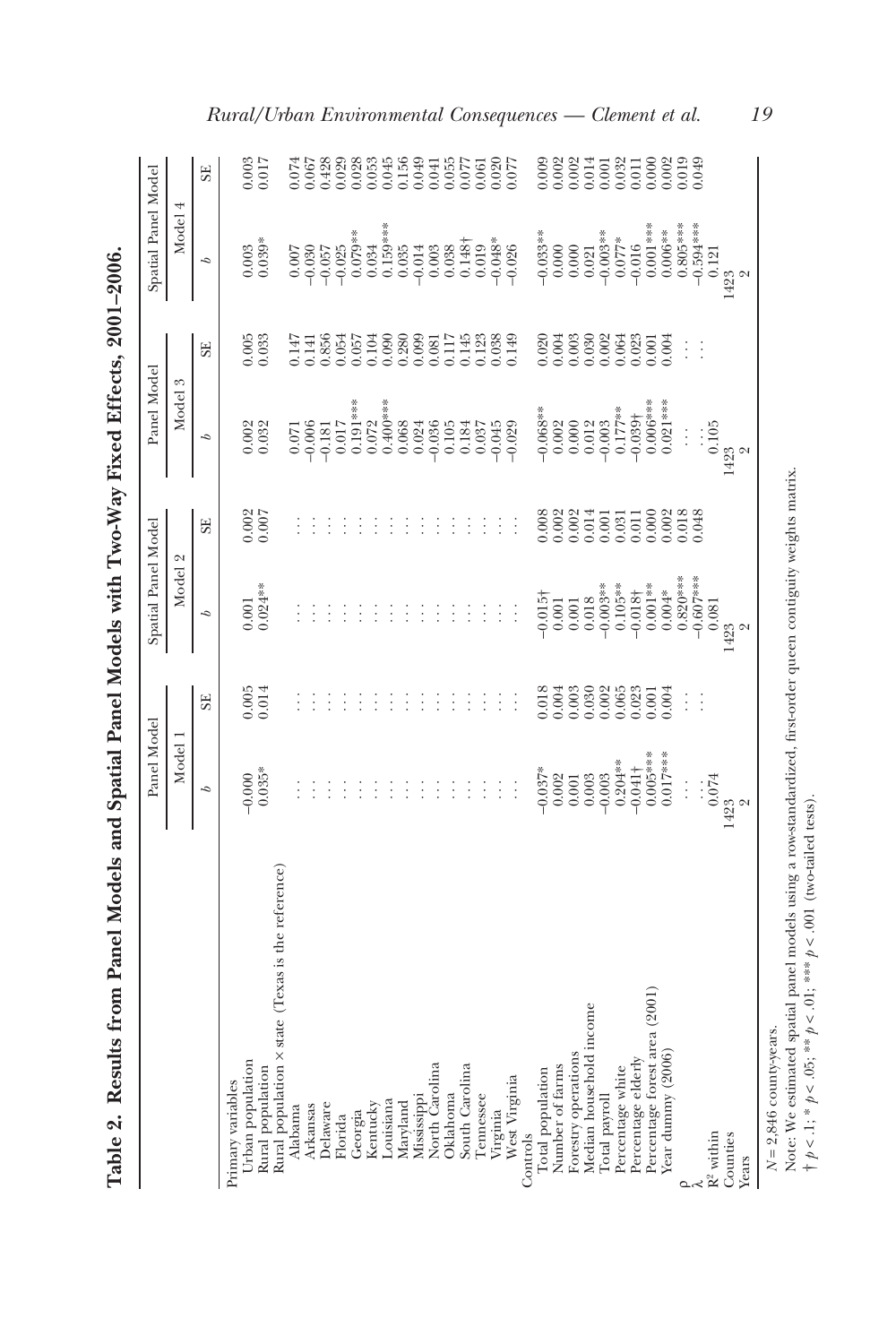change in rural population size, the area of forest cover changes in the same direction by 0.024 percent. Controlling for total population, this result indicates that rural population size has an independent effect on forest cover but urban population size does not, and the effect of rural population size is not in the direction hypothesized by EMT. That is, the size of the rural population is positively associated with the area covered by forest. All the same, the nonsignificant effect of urban population size deviates from UPE's argument that urbanization raises consumption levels, which acts as a distal driver of deforestation (DeFries et al. 2010; Rudel 2013). The nonsignificant effect of urban population on forest cover (which does not change even after removing the variable for the number of farms) suggests that the effect of urban population at the local level is different than it is at the national level, even though we hypothesized that the mechanism is not contingent on scale. We discuss the implications of the positive estimate for rural population size in the conclusion.

Third, studies in spatial data analysis encourage researchers to explore whether the effect of an independent variable exhibits spatial heterogeneity, that is, whether the effect of a predictor varies across space (Fotheringham and Brunsdon 1999). Geographically weighted regression (GWR) (Fotheringham et al. 2002) is an exploratory tool that allows researchers to do this, and it has been employed by environmental social scientists who are examining whether the drivers of environmental change are spatially heterogeneous (e.g., Videras 2014). In our analysis, considering the significant slope estimate for rural population size in Model 2, we asked if its effect varies across the southern United States. To answer this question, we ran a GWR model using change scores for the same dependent variable and predictors; we present the results as a map in Figure 5, which displays variation in the direction and magnitude of the *t*-values for the slope coefficient for rural population size.<sup>9</sup> These results suggest that there is spatial heterogeneity in the effect of rural population size, with a strongly significant and positive effect clustered in and around Georgia. Based on the results from this exploratory tool, we further investigated the evidence for spatial heterogeneity, running a second spatial panel model with interaction terms between rural population size and state-level dummy variables, with Texas as the reference group. These results are presented in Model 4 and mostly support the findings from the GWR model, with a few differences. In Model 4, the positive coefficient of rural population size is still significant

<sup>9</sup> The spatial weighting matrix used for the GWR model is an inverse-distance, adaptive bandwidth (e.g., Videras 2014; see also Fotheringham et al. 2002).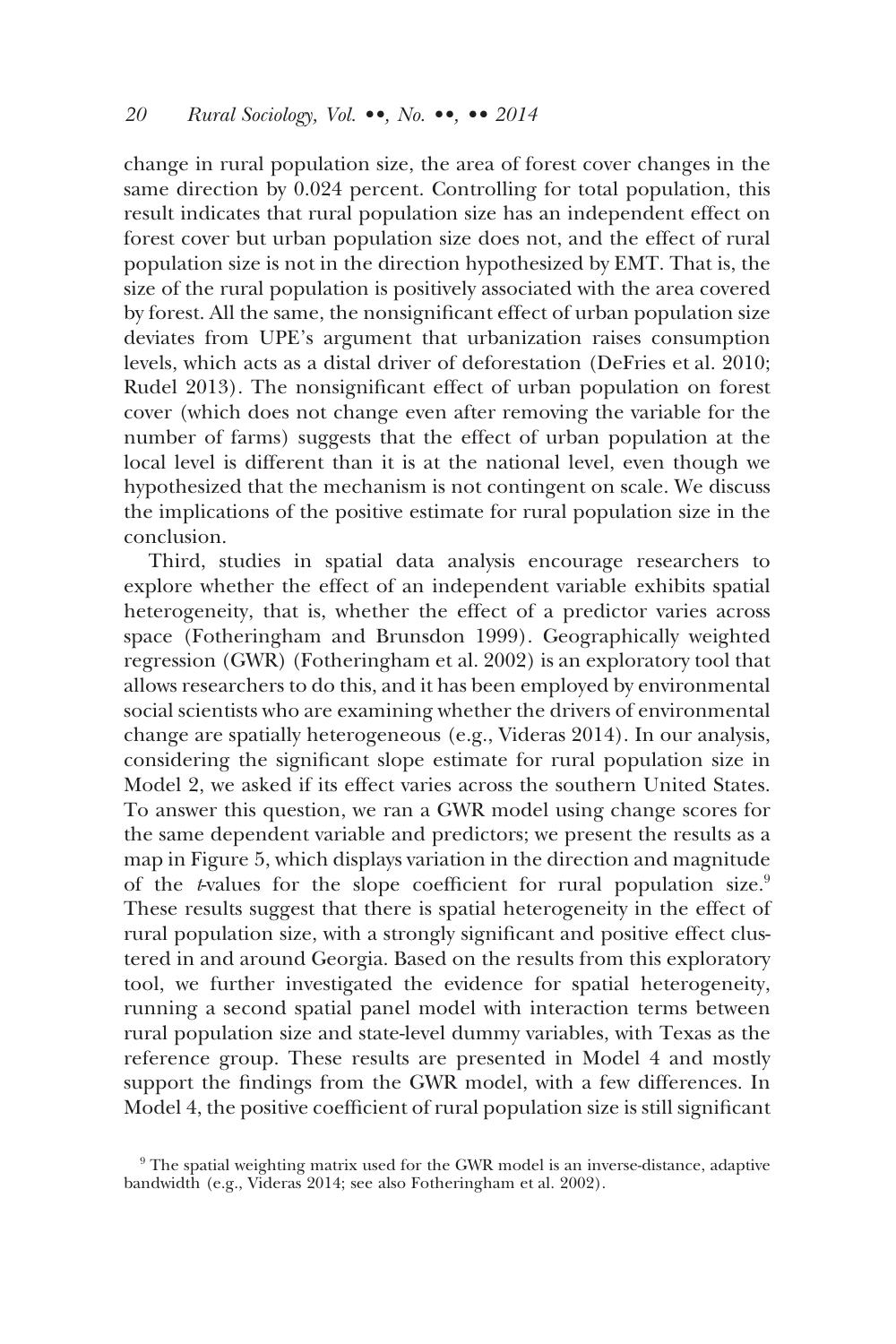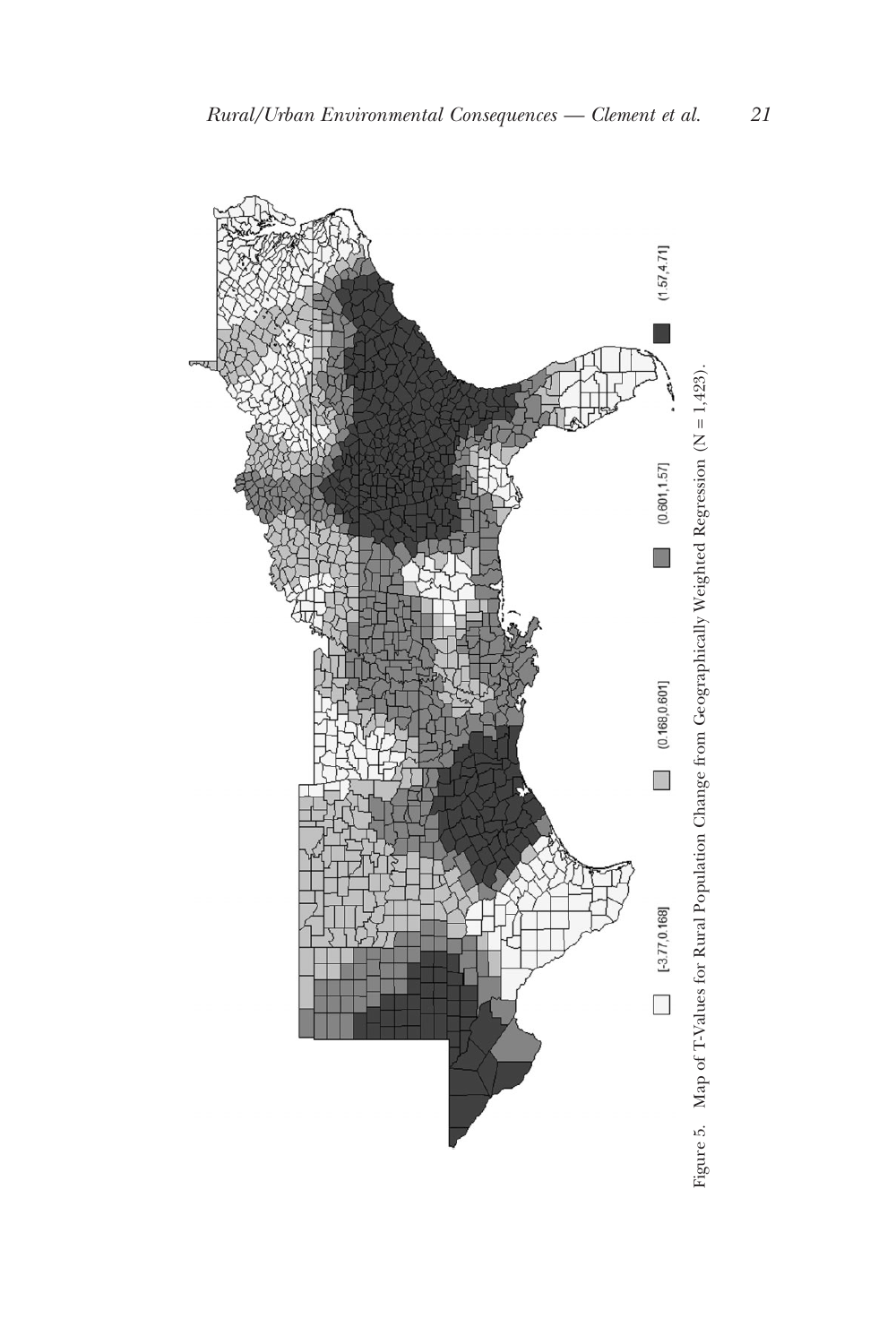in and around Georgia but also in Louisiana, South Carolina, and Texas (the reference category). Also, while the spatial panel model suggests that rural population size in Virginia is negatively associated with forest cover, results from the GWR model do not provide corroborating evidence. (Note again that the conventional panel results in Model 2 show nonsignificant estimates for Texas, South Carolina, and Virginia.) Overall, the results from the GWR model and Model 4 suggest that the positive association between rural population size and forest cover is spatially heterogeneous, focused largely in and around Georgia. Nevertheless, considering that GWR is an exploratory tool, we present these results as motivation for future research to examine these findings in greater detail.

Last, we briefly report on the findings for the control variables. Based on the results from Model 2, only the estimates for total payroll and percentage white are significant  $(p < .05)$  and in the hypothesized direction. The negative coefficient for total payroll indicates that, as the size of the local economy grows, the amount of forest area declines, which is consistent with the treadmill of production theory (Schnaiberg 1980). The positive coefficient for percentage white supports previous work in environmental inequality, which has found that whites live in areas with more tree cover and nonwhites in areas with less tree cover (Harlan et al. 2008; Jesdale et al. 2013). In the results in Model 4, the estimate for total payroll and percentage white are still significant and the negative estimate for total population size becomes fully significant; the latter finding confirms research in STIRPAT and structural human ecology that emphasizes how overall population growth has a negative environmental impact (Dietz and Jorgenson 2013; Jorgenson and Clark 2011).

In summary, the conventional panel model and the spatial panel model yield different results; therefore, we broadly encourage researchers to consider issues of *both* temporal and spatial dependence in longitudinal research on the drivers of environmental change. Moreover, in terms of the effects of rural and urban population size on forest cover, the results from this local-level study present a picture that is different from the one presented in cross-national studies. In particular, urban population size has no effect on local forest cover whereas rural population size does, and this latter effect is in the direction opposite to what is hypothesized by EMT. That is, rural population growth at the county level is associated with afforestation, not deforestation. For local-level research, this finding also solicits a reevaluation of the way UPE has focused on urbanization as a distal driver of forest cover change. In the conclusion, we discuss these implications in greater detail and speculate on the reasons behind this unusual finding.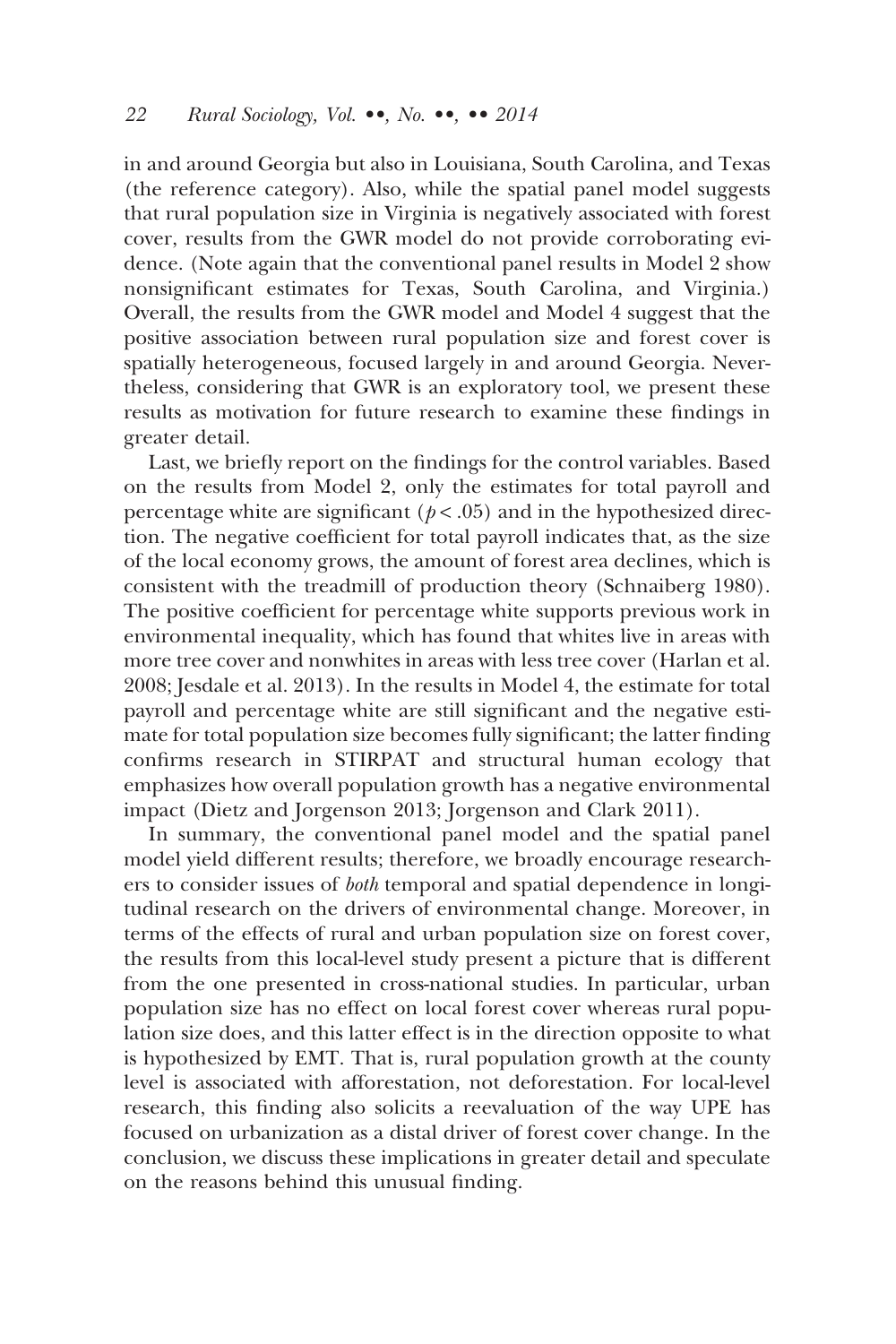#### **Conclusion**

The above is an exploratory study to investigate the relative effects of rural and urban population size on forest cover at the local level in the southern United States. Even though we controlled for issues of *both* temporal and spatial dependence, we highlight the exploratory character of this study because previous sociological research on the systemic drivers of forest cover change mostly has been conducted at the national level. Nonetheless, as discussed above, the southern United States, compared to other census regions, contains vast areas of forest and large rural and urban populations; it also has experienced high rates of change not only in rural and urban population but also in forest loss and forest gain. For these reasons, the southern United States serves as an ideal context in which to carry out an exploratory analysis of rural and urban population as drivers of de- and afforestation at the local level.

In the conclusion, we highlight two general results from this study: the positive effect of and the spatially heterogeneous slope estimate for rural population size. We find that rural population size is positively associated with forest cover change in many areas of the southern United States, even controlling for a variety of other factors, including variables not always operationalized in national-level studies: the scale of primary production (i.e., the number of forestry and farming operations), size of the local economy, residential affluence, age structure, racial composition, and initial extent of forest cover. Thus, controlling for several potentially confounding predictors, we find that rural population size still has an independent effect on forest cover, and this effect is uniquely positive. Further, we note that the association between rural population growth and afforestation in the southern United States is spatially heterogeneous, and that this unique effect is most pronounced in and around Georgia.

On the one hand, the positive effect of rural population size and the nonsignificant effect of urbanization contrast with the claims made by EMT that rural living results in deforestation whereas city living contributes to afforestation. According to EMT, rural population growth is the reverse of modernization; it should *not* be associated with afforestation. On that note, the positive slope estimate for rural population size contradicts Mol's (2002:94) notion of permanency, or the assertion that ecological practices have become institutionalized in modern societies. According to Mol, a reflexive society would continue on a trajectory of modernization and environmental stewardship. Nevertheless, our findings suggest that this trajectory is not fixed and the ecological modernization process *can* be reversed. That is, at least in terms of forest cover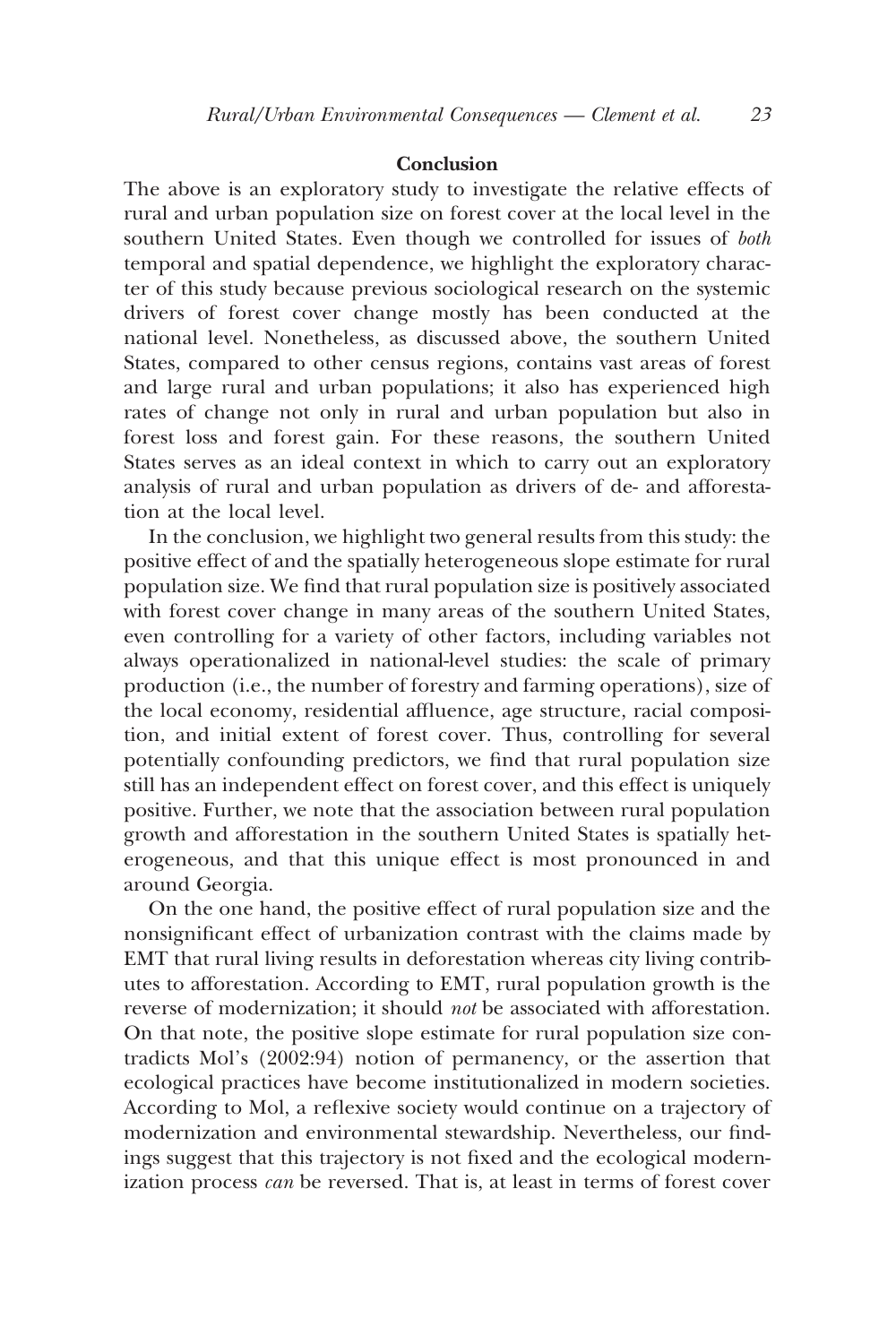in the southern United States, rural living, *not* urban living, contributes to environmental stewardship.

On the other hand, the findings from our study are compatible with an unexplored dimension of the UPE framework. *In terms of forest resources at the local level in the southern United States*, our study challenges the specific claim that cities are centers of growth that "require massive amounts of natural resources to sustain daily operations" (Jorgenson and Clark 2011:240). To be clear, this finding does not contradict research that points to urbanization as a distal driver of deforestation at the national level. Nevertheless, we still encourage future cross-national research to incorporate other measures to test more explicitly the mechanism through which urbanization puts greater pressure on forest resources. For instance, this literature has argued that urbanization drives up domestic food production even though many low-income nations, which are included in cross-national studies, are net food importers (Ng and Aksoy 2008; Rakotoarisoa et al. 2011; Rudel 2013). So if the food consumed by urban residents in one country is being produced in another country, then how exactly does urbanization contribute to domestic deforestation? Again, while the results of our study do not contradict cross-national research, we present our findings as an opportunity to illuminate the ways in which urbanization drives environmental change at multiple scales.

Meanwhile, at the local level, the positive association between rural population size and forest cover can be interpreted in different ways. We offer two potential interpretations here, the first of which more directly implicates the UPE framework. First, rural areas in the southern United States are characterized by a relatively slow socioecological metabolism. Again, this argument is the converse to UPE's focus on the amplified urban metabolism, that is, if urban areas raise consumption levels then rural areas depress them. The attenuating effect of rural population size is implied in growth machine and metabolic rift theories, which suggest that, *all else equal*, rural areas experience lower levels of human activity and present fewer opportunities to engage in commodified productive and consumptive activities. In environmental terms, rural living involves a slower socioecological metabolism and less natural resource use. In this study, however, there is no evidence that urban areas affect consumption of forest resources at the local level, which has not been the case for other environmental outcomes (e.g., use of fossil fuels). Nevertheless, previous research on other environmental outcomes has argued that urbanization at the local level is multidimensional, and the different dimensions have countervailing environmental impacts (Elliott and Clement 2014). Therefore, given the nonsignificant effect of urban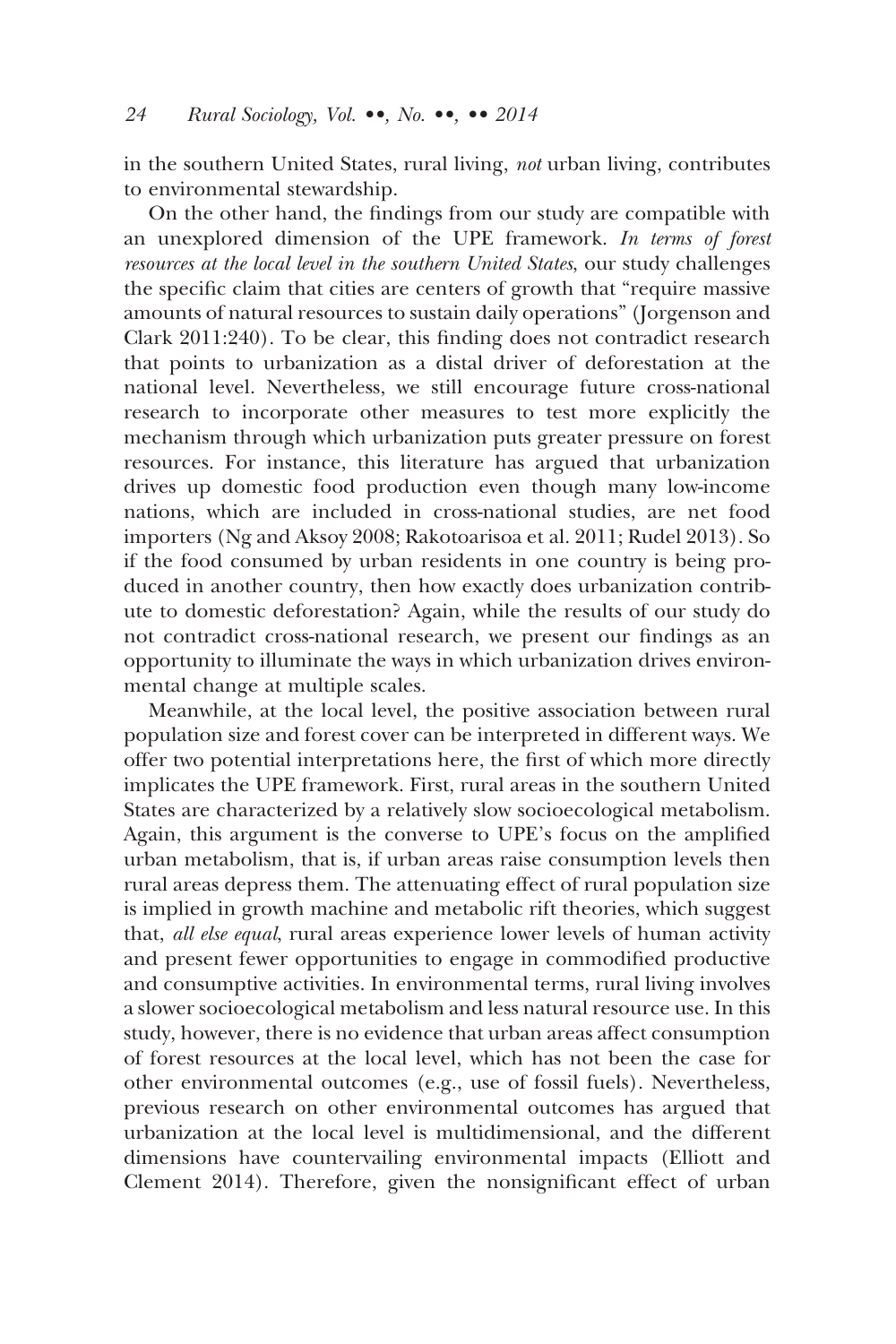population size in this study, future quantitative analyses of forest cover change might consider the different dimensions of urbanization (e.g., population size, density, and social organization) as separate independent variables.

Second, as we controlled for the initial extent of forest cover, the positive association between rural population size and forest cover could also mean that as the rural population declines so too does the area covered by forests. That is, many forests are located in rural areas with a variable number of residents; as fewer humans inhabit these rural areas, the opportunity to exploit forest resources grows. Although the UPE framework is less directly implicated here, this second interpretation is still compatible with UPE, particularly its focus on the unequal economic exchange across the rural-urban divide (Lobao et al. 2007), in which rural areas are treated as supply depots and repositories for urban society (Burns et al. 2003; Buttel and Flinn 1977; Lichter and Brown 2011). But in this case, it is not the size of the urban population that determines the degree of resource exploitation but the size of the rural population, which acts as a buffer to deforestation. This second interpretation does not necessarily imply anything about the consumptive and productive levels of rural or urban residents; it simply says that residents occupying rural land in certain areas of the southern United States will slow down deforestation.

Which of these two potential interpretations can help explain the human dimensions of forest cover change in the southern United States at the start of the twenty-first century? And is either sufficient? Additional research is needed to answer these questions. Indeed, to distinguish between and evaluate adequately these possible interpretations requires a methodological approach that can address details about the larger structural contexts that have shaped the relationship between changes in rural-urban population and forest cover in specific areas of the southern United States. Again, there is strong evidence that the positive effect of rural population size varies across space, with the most robust findings in and around Georgia. Why is the positive association most pronounced in that area? Future qualitative analyses can examine this question in greater detail. Until then, this exploratory study at the local level pursued two objectives: It evaluated competing hypotheses at the local level that have been tested mostly in cross-national research, and to do this, it addressed analytic issues of spatial and temporal dependence in quantitative research. On that note, while acknowledging the exploratory nature of this study, we hope future quantitative sociological work will consider both the substantive findings presented here (in terms of the positive and spatially heterogeneous effect of rural population size)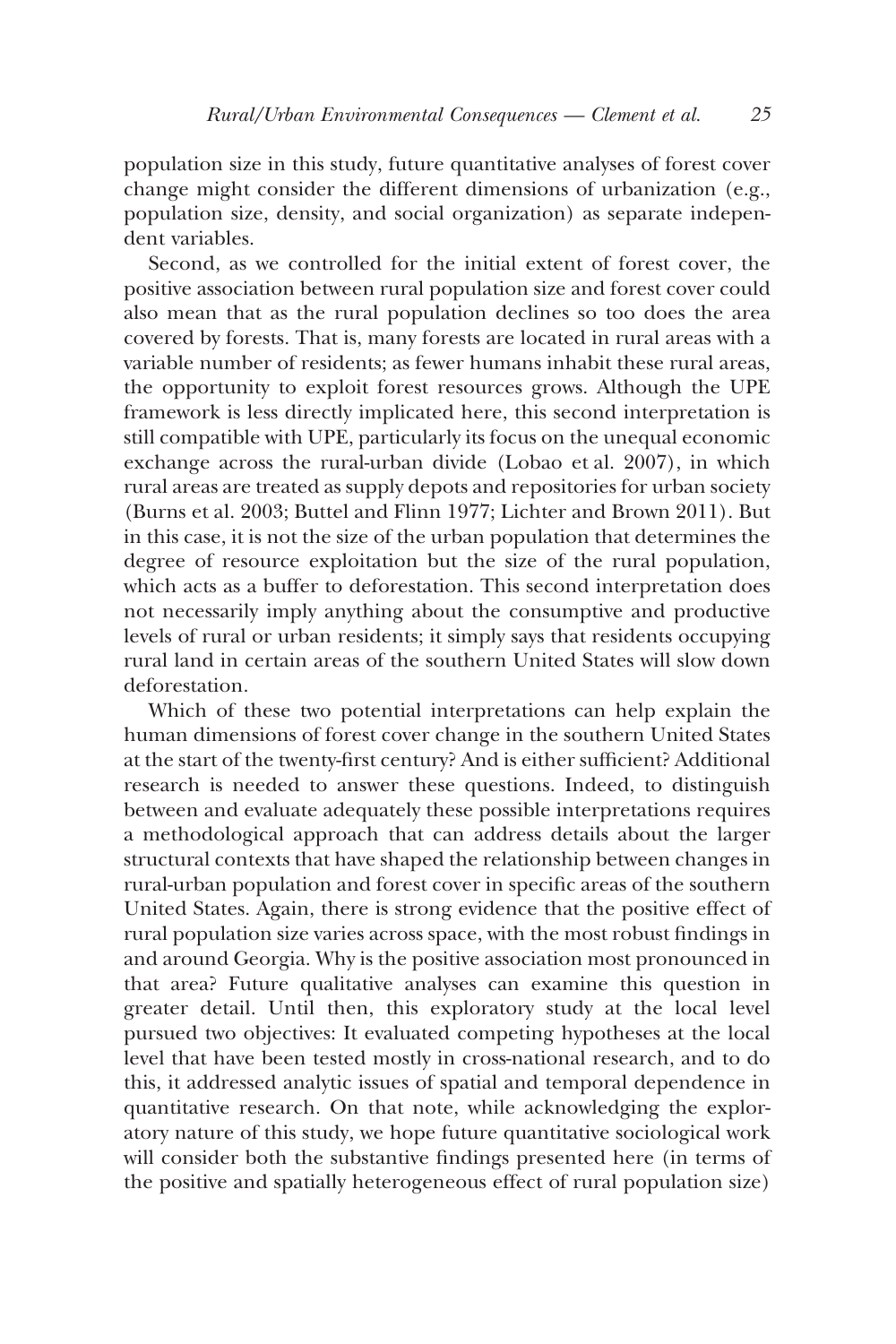and the benefits of a spatial panel model for longitudinal studies that examine the systemic drivers of environmental change.

#### **References**

- Albrecht, Don E. and Steve H. Murdock. 2002. "Rural Environments and Agriculture." Pp. 192–221 in *Handbook of Environmental Sociology*, edited by R. E. Dunlap and W. Michelson. Westport, CT: Greenwood Press.
- Allison, Paul David. 2009. *Fixed Effects Regression Models*. Los Angeles, CA: Sage.
- Anderson, Charles H. 1976. *The Sociology of Survival: Social Problems of Growth*. Homewood, IL: Dorsey Press.
- Anselin, Luc. 2002. "Under the Hood: Issues in the Specification and Interpretation of Spatial Regression Models." *Agricultural Economics* 27(3):247–67.
- Anselin, Luc and Anil K. Bera. 1998. "Spatial Dependence in Linear Regression Models with an Introduction to Spatial Econometrics." Pp. 237–89 in *Handbook of Applied Economic Statistics*, edited by A. Ullah and D. E. Giles. New York: Marcel Dekker.
- Anselin, Luc and Raymon J. Florax. 1995. "Small Sample Properties of Tests for Spatial Dependence in Regression Models: Some Further Results." Pp. 21–74 in *New Directions in Spatial Econometrics*, edited by L. Anselin and R. J. Florax. Berlin: Springer-Verlag.
- Austin, Kelly F. 2010a. "The 'Hamburger Connection' as Ecologically Unequal Exchange: A Cross-National Investigation of Beef Exports and Deforestation in Less-Developed Countries." *Rural Sociology* 75(2):270–99.
	- ———. 2010b. "Soybean Exports and Deforestation from a World-Systems Perspective: A Cross-National Investigation of Comparative Disadvantage." *Sociological Quarterly* 51(3):511–36.
	- ———. 2012. "Coffee Exports as Ecological, Social, and Physical Unequal Exchange: A Cross-National Investigation of the Java Trade." *International Journal of Comparative Sociology* 53(3):155–80.
- Befort, William A., A. E. Luloff, and Michele Morrone. 1988. "Rural Land Use and Demographic Change in a Rapidly Urbanizing Environment." *Landscape and Urban Planning* 16(4):345–56.
- Belotti, Federico, Gordon Hughes, and Andrea Piano Mortari. 2013. "XSMLE—a Command to Esimate Spatial Panel Models in Stata." German Stata Users Group Meeting. Retrieved May 7, 2014 (http://www.stata.com/meeting/germany13/ abstracts/materials/de13\_mortari.pdf).
- Burns, Thomas J., Edward L. Kick, and Byron L. Davis. 2003. "Theorizing and Rethinking Linkages between the Natural Environment and the Modern World-System: Deforestation in the Late 20th Century." *Journal of World-Systems Research* 9(2):357–90.
- Buttel, Frederick. 1996. "Environmental and Resource Sociology: Theoretical Issues and Opportunities for Synthesis." *Rural Sociology* 61(1):56–75.
- Buttel, Frederick H. and William L. Flinn. 1977. "The Interdependence of Rural and Urban Environmental Problems in Advanced Capitalist Societies: Models of Linkage." *Sociologia Ruralis* 17(2):255–81.
- Catton, William R., Jr. 1980. *Overshoot: The Ecological Basis of Revolutionary Change*. Urbana, IL: University of Illinois Press.
- Chew, Sing C. 2001. *World Ecological Degradation: Accumulation, Urbanization and Deforestation, 3000 B.C.–A.D. 2000*. Walnut Creek, CA: AltaMira Press.
- Clement, Matthew Thomas. 2010. "Urbanization and the Natural Environment: An Environmental Sociological Overview and Synthesis." *Organization and Environment* 23(3):291–314.
- Cramer, Viki A. and Richard J. Hobbs. 2007. *Old Fields: Dynamics and Restoration of Abandoned Farmland*. Washington, DC: Island Press.
- Crenshaw, Edward M. and J. Craig Jenkins. 1996. "Social Structure and Global Climate Change: Sociological Propositions concerning the Greenhouse Effect." *Sociological Focus* 29(4):341–58.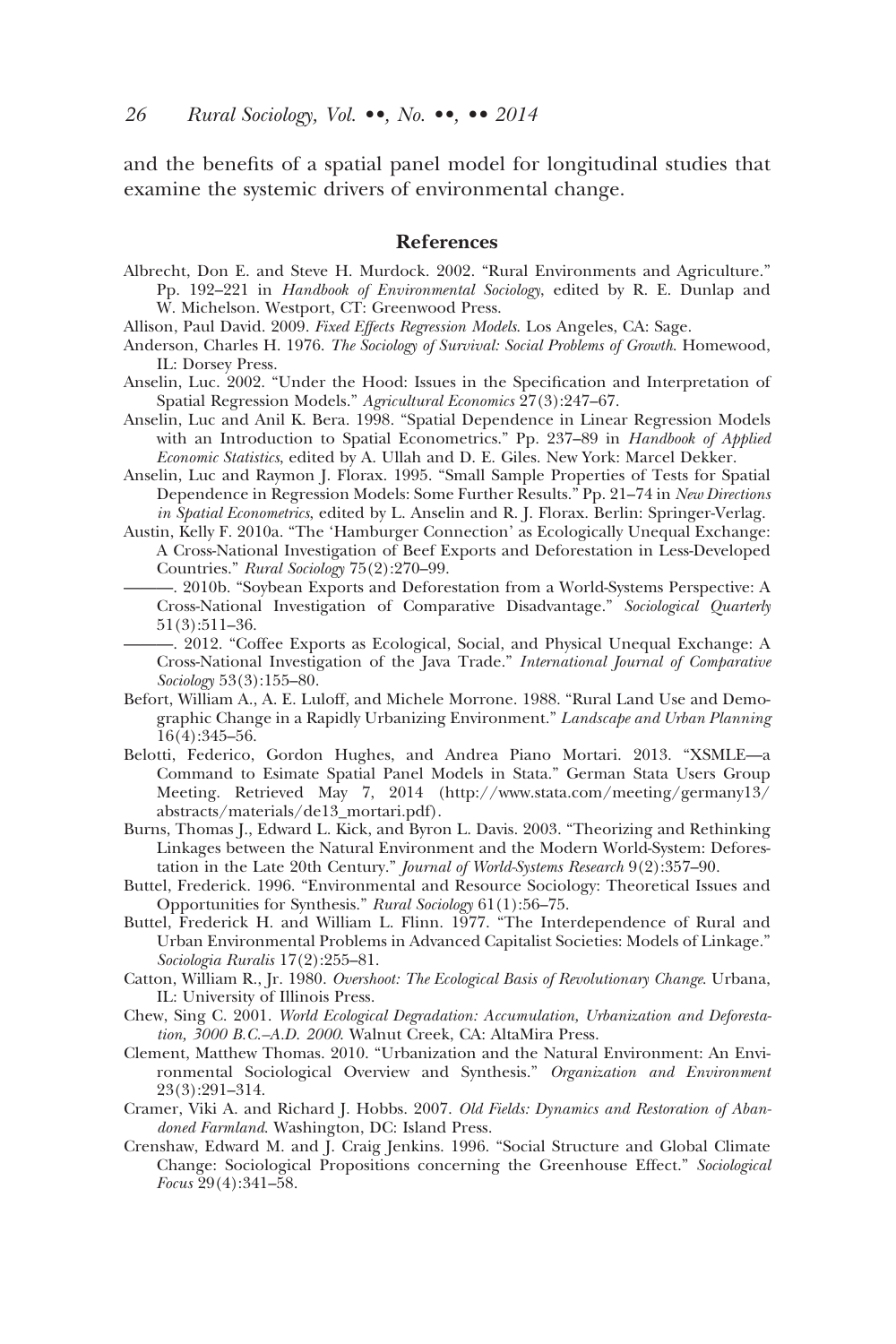- DeFries, Ruth S., Thomas Rudel, Maria Uriarte, and Matthew Hansen. 2010. "Deforestation Driven by Urban Population Growth and Agricultural Trade in the Twenty-First Century." *Nature Geoscience* 3:178–81.
- Dietz, Thomas and Andrew Jorgenson, eds. 2013. *Structural Human Ecology: New Essays in Risk, Energy, and Sustainability*. Pullman, WA: Washington State University Press.
- Egan, Andrew F. and A. E. Luloff. 2000. "The Exurbanization of America's Forests: Research in Rural Social Science." *Journal of Forestry* 98(3):26–30.
- Ehrhardt-Martinez, Karen. 1998. "Social Determinants of Deforestation in Developing Countries: A Cross-National Study." *Social Forces* 77(2):567–86.
- Ehrhardt-Martinez, Karen, Edward M. Crenshaw, and Craig J. Jenkins. 2002. "Deforestation and the Environmental Kuznets Curve: A Cross-National Investigation of Intervening Mechanisms." *Social Science Quarterly* 83(1):226–43.
- Elliott, James R. and Matthew Thomas Clement. 2014. "Urbanization and Carbon Emissions: A Nationwide Study of Local Countervailing Effects in the United States." *Social Science Quarterly* 95(3):795–816.
- Ellis, Erle C. 2011. "Anthropogenic Transformation of the Terrestrial Biosphere." *Philosophical Transactions of the Royal Society A* 369(1938):1010–35.
- Ergas, Christina. 2010. "A Model of Sustainable Living: Collective Identity in an Urban Ecovillage." *Organization and Environment* 23(1):32–54.
- FAO (Food and Agriculture Organization). 2012. *State of the World's Forests: 2012*. Rome: United Nations.
- Field, Donald R. and William R. Burch, Jr. 1988. *Rural Sociology and the Environment*. New York: Greenwood Press.
- Firebaugh, Glenn and Frank D. Beck. 1994. "Does Economic Growth Benefit the Masses? Growth, Dependence, and Welfare in the Third World?" *American Sociological Review* 59(5):631–53.
- Foster, John Bellamy. 1999. "Marx's Theory of Metabolic Rift: Classical Foundations for Environmental Sociology." *American Journal of Sociology* 105(2):366–405.
- Fotheringham, A. Stewart and Chris Brunsdon. 1999. "Local Forms of Spatial Analysis." *Geographical Analysis* 31(4):340–58.
- Fotheringham, A. Stewart, Chris Brunsdon, and Martin Charlton. 2002. *Geographically Weighted Regression: The Analysis of Spatially Varying Relationships*. Chichester, England: Wiley.
- Fry, Joyce A., George Xian, Suming Jin, Jon A. Dewitz, Collin G. Homer, Limin Yang, Christopher A. Barnes, Nathaniel D. Herold, and James D. Wickham. 2011. "Completion of the 2006 National Land Cover Database for the Conterminous United States." *Photogrammetric Engineering and Remote Sensing* 77(9):858–64.
- Genter, Shaun, Gregory Hooks, and Clayton Mosher. 2013. "Prisons, Jobs and Privatization: The Impact of Prisons on Employment Growth in Rural US Counties, 1997– 2004." *Social Science Research* 42(3):596–610.
- Gosnell, Hannah and Jesse Abrams. 2011. "Amenity Migration: Diverse Conceptualizations of Drivers, Socioeconomic Dimensions, and Emerging Challenges." *GeoJournal* 76:303–22.
- Hanson, Craig, Logan Yonavjak, Caitlin Clarke, Susan Minnemeyer, Lauriane Boisrobert, Andrew Leach, and Karen Schleeweis. 2010. *Southern Forests for the Future*. Washington, DC: World Resources Institute.
- Harlan, Sharon L., Anthony J. Brazel, G. Darrel Jenerette, Nancy S. Jones, Larissa Larsen, and Lela Prash. 2008. "In the Shade of Affluence: The Inequitable Distribution of the Urban Heat Island." *Research in Social Problems and Public Policy* 15:173–202.
- Holleman, Hannah. 2012. "Energy Policy and Environmental Possibilities: Biofuels and Key Protagonists of Ecological Change." *Rural Sociology* 77(2):280–307.
- Jesdale, Bill M., Rachel Morello-Frosch, and Lara Cushing. 2013. "The Racial/Ethnic Distribution of Heat Risk–Related Land Cover in Relation to Residential Segregation." *Environmental Health Perspectives* 121:811–17.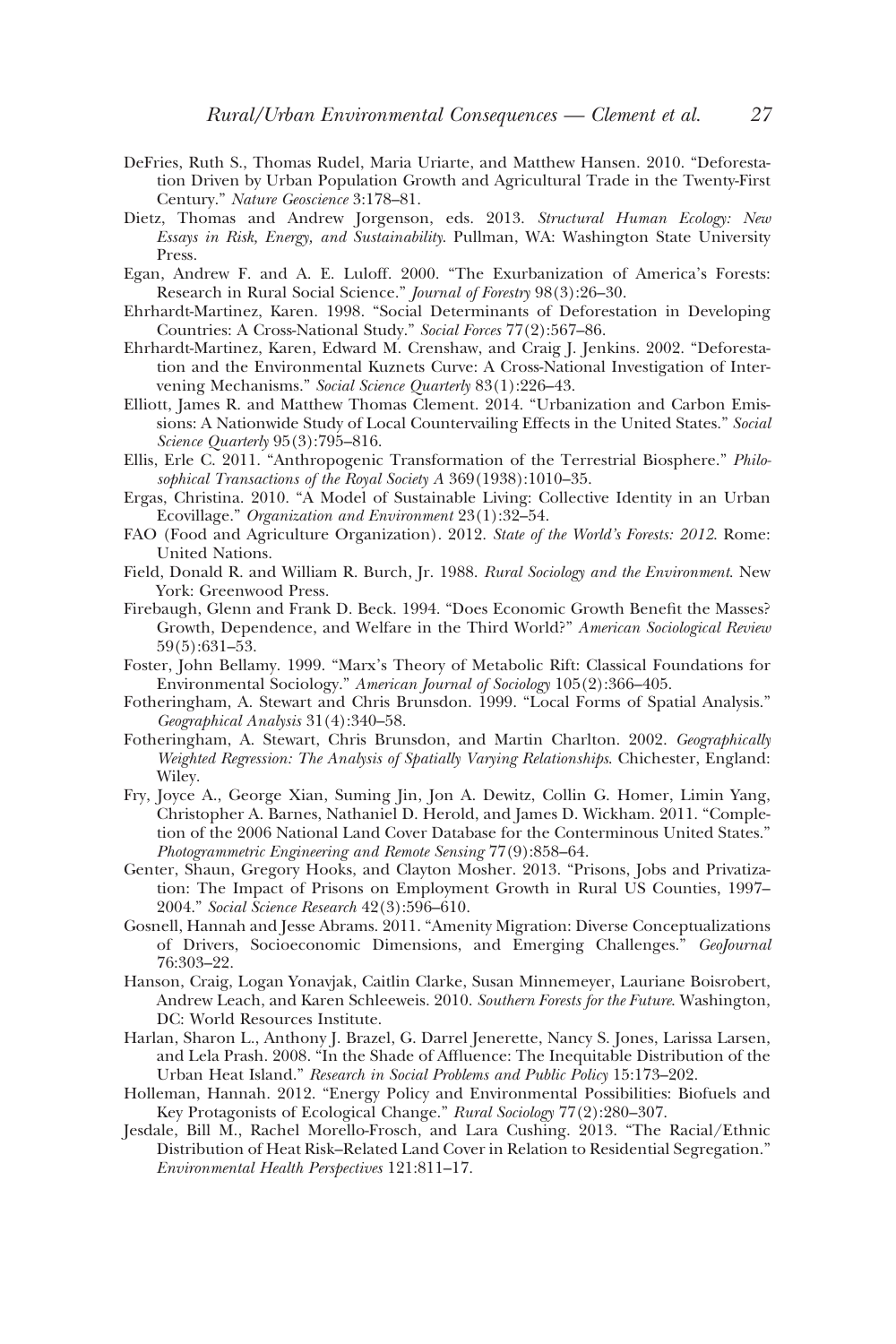Jorgenson, Andrew K. 2006. "Unequal Ecological Exchange and Environmental Degradation: A Theoretical Proposition and Cross-National Study of Deforestation, 1990– 2000." *Rural Sociology* 71(4):685–712.

———. 2008. "Structural Integration and the Trees: An Analysis of Deforestation in Less-Developed Countries, 1990–2005." *Sociological Quarterly* 49(3):503–27.

- Jorgenson, Andrew K. and Thomas J. Burns. 2007. "Effects of Rural and Urban Population Dynamics and National Development on Deforestation in Less-Developed Countries, 1990–2000." *Sociological Inquiry* 77(3):460–82.
- Jorgenson, Andrew K. and Brett Clark. 2011. "Societies Consuming Nature: A Panel Study of the Ecological Footprints of Nations, 1960–2003." *Social Science Research* 40:226–44.
- Jorgenson, Andrew K., James Rice, and Brett Clark. 2010. "Cities, Slums, and Energy Consumption in Less-Developed Countries, 1990–2005." *Organization and Environment* 23(2):189–204.
- Kasarda, John D. and Edward M. Crenshaw. 1991. "Third World Urbanization: Dimensions, Theories, and Determinants." *Annual Review of Sociology* 17:467– 501.
- Krausamann, Fridolin, Karl-Heinz Erb, Simone Gingrich, Helmut Haberl, Alberte Bondeau, Veronika Gaube, Christian Lauk, Christoph Plutzar, and Timothy D. Searchinger. 2013. "Global Human Appropriation of Net Primary Production Doubled in the 20th Century." *Proceedings of the National Academy of Sciences* 110(25):10324–29.
- Lesage, James and Robert Kelley Pace. 2009. *Introduction to Spatial Econometrics*. Boca Raton, FL: CRC Press.
- Lichter, Daniel and David L. Brown. 2011. "Rural America in an Urban Society: Changing Spatial and Social Boundaries." *Annual Review of Sociology* 37:565–92.
- Liu, Yu, Hongwei Xiao, Precious Zikhali, and Yingkang Lv. 2014. "Carbon Emissions in China: A Spatial Econometric Analysis at the Regional Level." *Sustainability* 6(9):6005– 23.
- Lobao, Linda M., Gregory Hooks, and Ann R Tickamyer. 2007. *The Sociology of Spatial Inequality*. Albany, NY: State University of New York Press.
- London, Bruce and David A. Smith. 1988. "Urban Bias, Dependence, and Economic Stagnation in Noncore Nations." *American Sociological Review* 53(3):454–63.
- Luloff, A. E. and Richard S. Krannich, eds. 2002. *Persistence and Change in Rural Communities: A 50-Year Follow-up to Six Classic Studies*. Wallingford, England: CABI.
- MacDonald, Kristi and Thomas K. Rudel. 2005. "Sprawl and Forest Cover: What Is the Relationship?" *Applied Geography* 25:67–79.
- McKinney, Laura A. 2013. "A Study of Sustainability: Entropy and the Urban/Rural Transition." Pp. 257–84 in *Studies in Urbanormativity*, edited by G. Fulkerson and A. Thomas. Lanham, MD: Lexington Books.
- Miller, Matthew D. 2012. "The Impacts of Atlanta's Urban Sprawl on Forest Cover and Fragmentation." *Applied Geography* 34:171–79.
- Mol, Arthur P. J. 1997. "Ecological Modernization: Industrial Transformations and Environmental Reform." Pp. 138–49 in *The International Handbook of Environmental Sociology*, edited by Michael Redclift and Graham Woodgate. Cheltenham, England: Edward Elgar.
	- ———. 2002. "Ecological Modernization and the Global Economy." *Global Environmental Politics* 2(2):92–115.
- Molotch, Harvey. 1976. "The City as a Growth Machine: Toward a Political Economy of Place." *American Journal of Sociology* 82(2):309–32.
- Neumann, Pamela D., Naomi T. Krogman, Harvey J. Krahn, and Barb R. Thomas. 2007. " 'My Grandfather Would Roll Over in His Grave': Family Farming and Tree Plantations on Farmland." *Rural Sociology* 72(1):111–35.
- Ng, Francis and M. Ataman Aksoy. 2008. "Who Are the Net Food Importing Countries?" Policy Research Working Paper No. 4457. World Bank, Washington, DC.